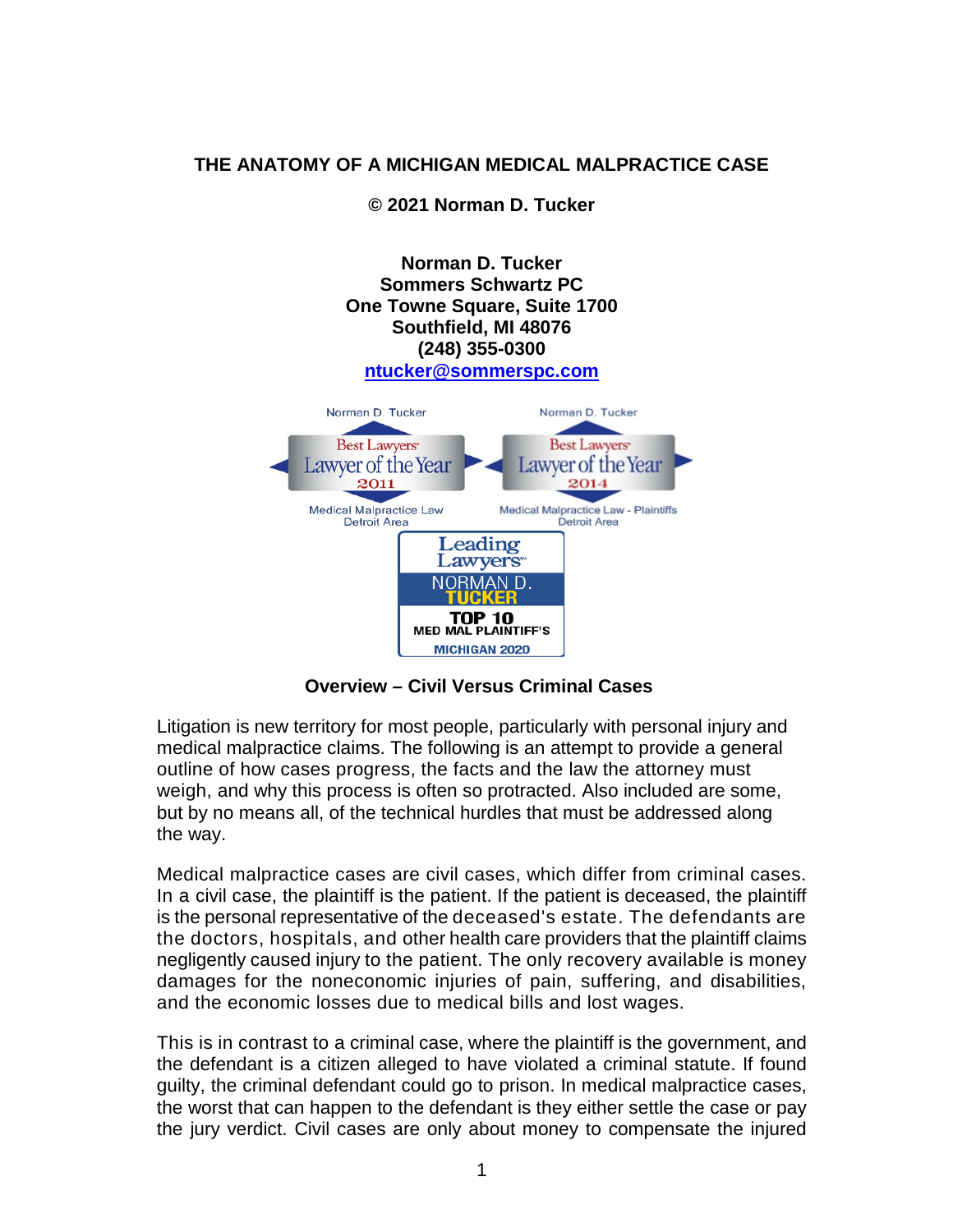patient; the defendant will not go to jail or lose their medical license, although egregious or repeated malpractice can impact a physician's license or hospital privileges.

Medical malpractice cases are a unique type of civil case in which the plaintiff is required to have significant substantiation for the allegations made against the defendants at the time the case is filed. This includes pre suit reviews by expert physicians and signed affidavits by these experts detailing the manner in which the case is meritorious. If one does not have experts in the identical specialties as the defendants who have reviewed all of the medical records, agree that there was malpractice, that the improper care caused the patient injury, and, finally, are willing to sign an affidavit (sworn statement under oath) stating such, the case cannot be filed. Usually the plaintiff will have to retain an expert from another state, as most Michigan physicians will not testify against a fellow Michigan physician. This adds substantial expense to the initial review and overall cost of the litigation. The initial review and evaluation of a potential claim, well before one gets to the filling, is a critical and essential part of any Michigan medical malpractice claim.

# **Whether to Take a Potential Case?**

## **Michigan's Tort Reform Legislation Produced Near De Facto Economic Immunity for Doctors and Hospitals**

Today, experienced lawyers agree to pursue about 1 case for every 30 new potential clients interviewed. Twenty years ago, attorneys would usually pursue 1 out of every 10 new clients interviewed. Since 1986, the number of new medical malpractice filings has dropped by 80%.<sup>[1](#page-1-0)</sup> Compensation to injured patients fell by 60% between 1991 and 2006, and these continue to fall as fewer cases are being filed.<sup>[2](#page-1-1)</sup> Michigan ranks  $7<sup>th</sup>$  in the nation for the lowest average settlement per injury at \$181,198; the national average is \$[3](#page-1-2)34,559.<sup>3</sup> Why the drastic change?

In the last 38 years, Michigan has had 4 rounds with what is traditionally called "tort reform." Tort reform refers to the legislation that made it more difficult to bring a claim for medical negligence. Michigan medical malpractice laws were amended in 1975, 1986, 1994, and again in 2012. The politician's justification for these changes was that it would reduce the cost of health care, thereby making health care more available. While this has always been a nice political sound bite with appeal to the average citizen, none of these promises have materialized in 38 years. In fact, there has been no reduction in the cost of health

<span id="page-1-0"></span><sup>1</sup> T. Berg, Medical Malpractice Reform Analysis, *Michigan Medical Law Report*, Fall 2007, Vol. 3, No. 3; and Michigan Lawyers Weekly, July 2007.

<span id="page-1-2"></span><span id="page-1-1"></span><sup>2</sup> Berg.

<sup>3</sup> Kaiser Family Foundation, State Health Facts.

<http://www.statehealthfacts.org/comparemaptable.jsp?ind=437&cat=8&sort=a&gsa=2>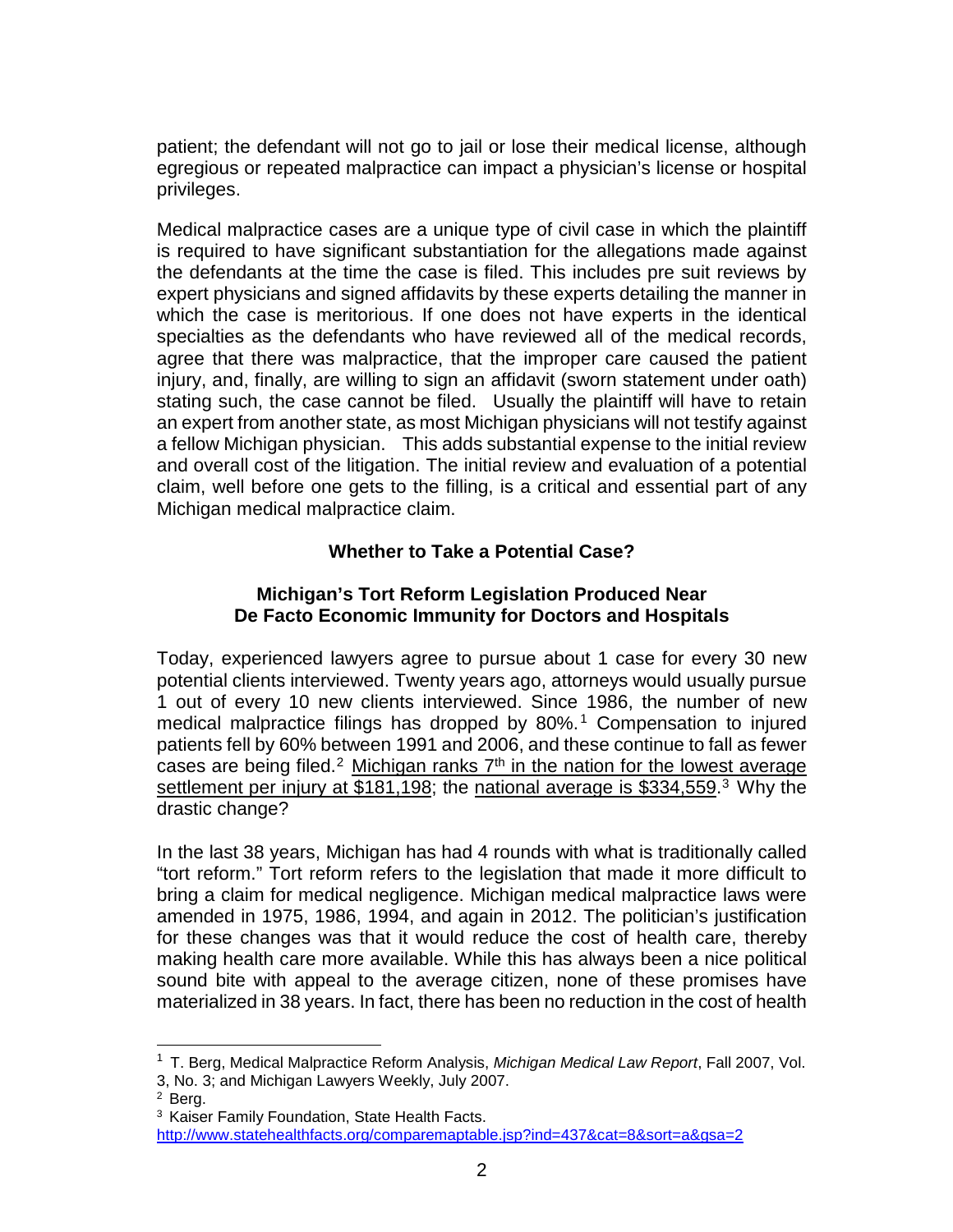care and little reduction in medical malpractice insurance premiums. [4](#page-2-0) The unspoken goal of the medical malpractice insurance companies who pushed this legislation and supported the sponsoring politicians has been a huge success by anyone's yardstick. Insurance company payouts are down by 60%, and their doctor's premiums only went down 19%. Where did the 40% difference go? Instead of tort reform, this legislation should be called "Economic Immunity for Michigan Medical Malpractice Insurance Companies."

To appreciate why an attorney cannot take your case even when there may have been negligent care requires a basic understanding of the business of malpractice litigation. Virtually 100% of cases taken by a plaintiff's attorney are based on a contingency fee agreement. This is usually a 1/3rd (33.3%) fee on the recovery after deduction of the out of pocket costs of litigation. Few clients can afford to pay their attorney an hourly rate. [5](#page-2-1) Therefore, an initial consideration is whether the case has the potential value and merit to compensate the attorney and their staff for working on a case for 2-4 years.

In addition to the attorney fee, the elephant in the room is the often ignored cost of litigation. With the 1994 legislation, the plaintiff is required to have a separate expert for nearly every defendant. If the defendants include a general surgeon, a thoracic surgeon, and a vascular surgeon, which is often the case with a cardiac surgery case, the plaintiff would have to have retained all 3 as experts who support the claim before the case can be filed. If a cardiac nurse and cardiac tech were involved, one would need to have 5 experts before the case is started. This could easily cost \$25,000 just to get the case started. After the case is in court, these experts have to review witnesses' depositions and then give their own depositions. $6$  The cost of deposing experts for both parties (as many as 25 experts in this example as the defendants would also have 5 or more experts to match the plaintiff's experts) can add another \$40,000 to \$70,000 in litigation costs and this is before one gets to trial. With other costs

<span id="page-2-0"></span><sup>4</sup> Per the latest report of the Michigan Insurance Commissioner at the end of 2009, annual average premium discounts averaged 19.8% for the 5 years of 2003 to 2007, including an average discount in 2007of 24.9%. Ken Ross, Evaluation of the Michigan Medical Professional Liability Insurance Market, State of Michigan, Office of Financial and Insurance Regulation, October 2009.

<span id="page-2-1"></span><sup>5</sup> As part of Michigan's tort reform, the Michigan Supreme Court amended the Michigan General Court Rules 8.121 (MCR) effective July 9, 1981 limiting the maximum contingency fee an attorney could charge in a personal injury case to one-third of the recovery after costs. Before this, an attorney could economically justify taking a case of less value by charging a greater percentage of the recovery, as attorneys can do in other civil matters. Like caps on noneconomic recoveries, attorney fees have also been capped adding to the "economic immunity" effect.

<span id="page-2-2"></span><sup>6</sup> Depositions are a process where the attorneys questions defendants, witnesses, and experts under oath and before a court reporter who transcribes the questions and answers. This process occurs after the case is filed and before trial. It is called "discovery" as each side is entitled to discover what the potential witness will testify to at the time of trial. A short medical witness deposition might be 2 hours; a long one could go 5-6 hours. The expert witness charges for preparation time and for the time spent giving a deposition, often after demanding payment in advance.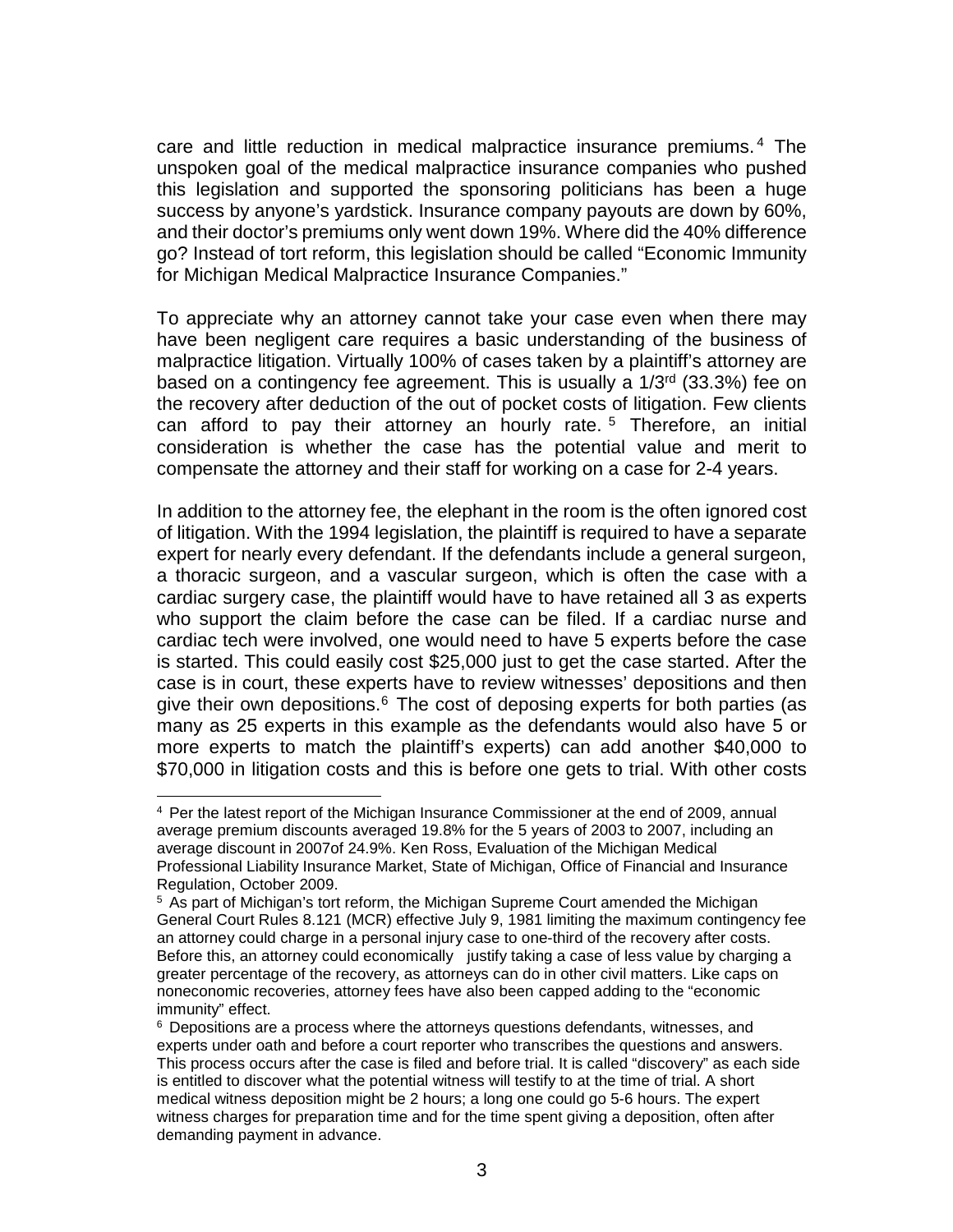for preparation, it is not unusual for a case like the above to require \$70,000 - \$100,000 in cost before the case gets to trial. If the case is tried, the costs can easily exceed \$150,000.

Although Michigan's Attorney Canons of Ethics make the client responsible for all litigation costs, few clients have the money to pay for these expenses and the attorney is permitted to advance the costs.<sup>[7](#page-3-0)</sup> Attorneys who tell their clients that they are not responsible for the costs either do not know the law, or falsely tell the clients this so as not to scare them away from pursing a claim. As a practical matter, if there is no recovery, the attorneys frequently end up eating the costs, as most clients do not have the assets or money to repay their attorneys.

The cost of litigation and the limitations on monetary damages that can be recovered, described below, requires the attorney to make a careful and calculated business decision on whether the case can be economically pursued. Many clients come to the lawyer angry about their treatment and are really asking if they can sue "for the principle of the thing" or "so this won't happen to someone else." No experienced lawyer will take on a medical malpractice case on principle, or to make a point. A medical malpractice case has all the elements of an investment. Investigation, medical-legal analysis, and hiring and deposing dozens of experts costs a lot of money. If the top value of the case is the lower cap (see caps on noneconomic damages below) or \$468,000, and the cost of litigation is \$100,000, the attorney is investing 2-4 years of work, \$100,000 of their money, to get their money back (without interest) to make a fee of about \$100,000 or about \$30,000 for each year working on the case. When factoring in the risk of losing everything, most would agree this is not a good investment. Consequently, most attorneys will not take a case valued in the \$400,000 range. The effect; 80% fewer cases are now filed – economic immunity.

# **Screening of Potential Cases**

The above analysis does not include the time and cost of interviewing clients and looking at the 29 cases to find the 1 that can be pursued. This takes time, staff, expertise, and often the cost of obtaining medical records. However, to find that case that has merit and the potential for recovery, the screening process must be methodical and thorough. Each case is different. The following is the process we use and the legal and medical factors the attorney must consider:

**Investigation Stage I – Initial Interview.** Often we have a nurse perform the

<span id="page-3-0"></span><sup>-</sup><sup>7</sup> Michigan Rules of Professional Responsibility (MRPC) 1.8( $e$ )(1) A lawyer shall not provide financial assistance to a client in connection with pending or contemplated litigation, except that a lawyer may advance court costs and expenses of litigation, the repayment of which shall ultimately be the responsibility of the client.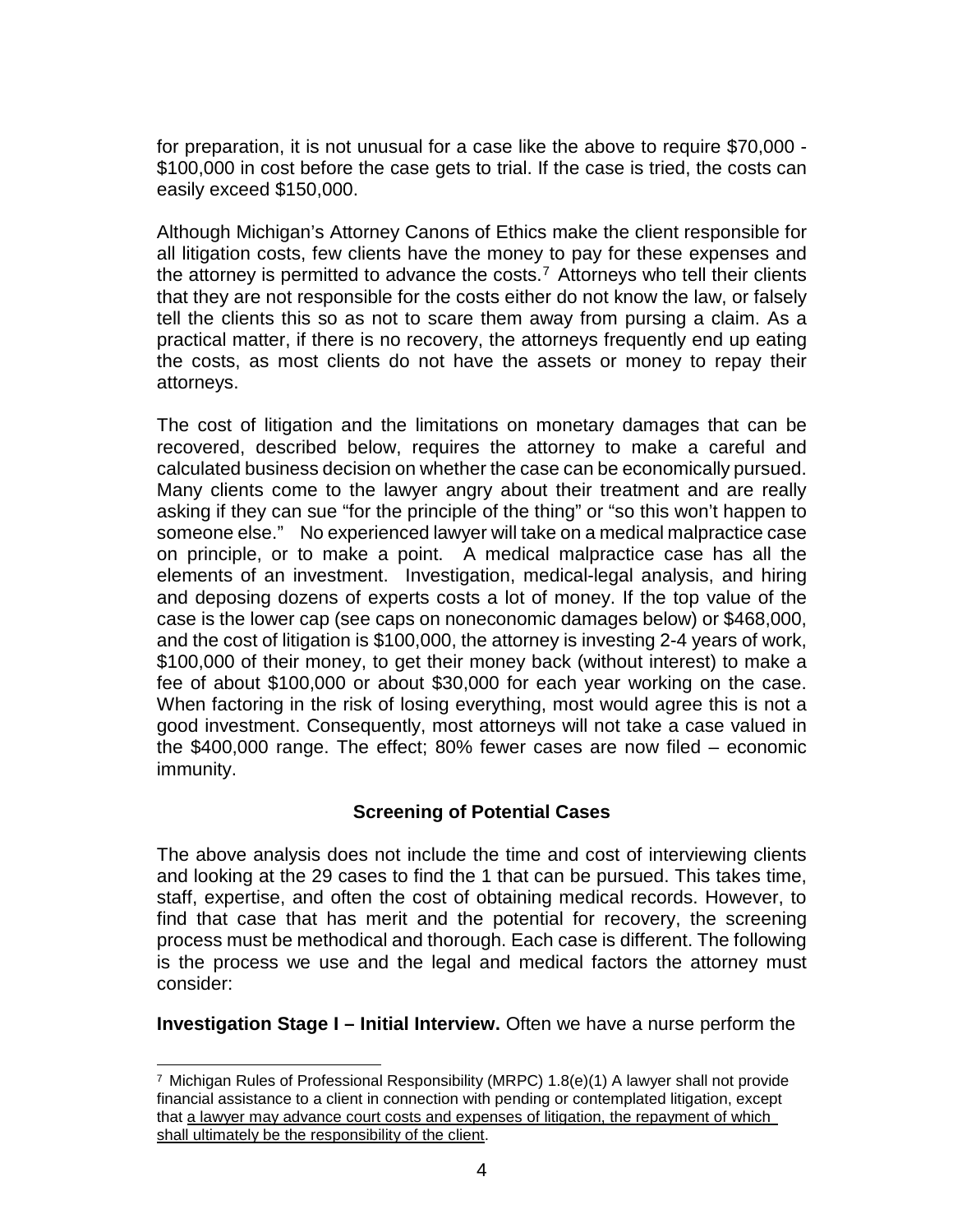initial interview. It has been our experience that this is the most efficient process to screen cases. Experienced attorneys recognize that nurses are patient advocates and more knowledgeable about the medicine involved in each case and, consequently, better able to ask the key questions at the initial client contact. In addition to the increased quality and efficiency of the initial nurse interview, there is a practical consideration. For attorneys handling these cases, the work is very labor intensive. To prepare these cases for trial, there are pleadings and motions to be researched and drafted to bring before a judge who will hear oral argument in court. Depositions of witnesses must be taken, experts must be consulted, and, finally, the actual trial of cases, are a few of the many time-consuming tasks of working on these cases. Since we agree to investigate only about 1 in 30 cases interviewed, if the attorney were to interview all the new prospective clients, there would be little time to prepare the cases that are in court.

**Investigation Stage ll — Initial Evaluation.** Usually within a week after the interview, the nurse prepares a detailed memo outlining the pertinent medical information and issues. The lead attorney then meets with the nurses, a paralegal, and often another attorney. At that time, we discuss the merits of the potential case, medical and legal issues, and medical and legal research that may have to be done before a decision can be made. We then make a decision whether the case has sufficient legal and medical merit to justify going to the next step, which is to get the medical records. A decision to further investigate the case could take 3 to 4 weeks, or more depending on the facts, medicine, and complexity of the case.

**Investigation Stage III — Gathering the Medical Records.** Obtaining all of the pertinent medical records is critical to evaluating such claims. While the client's recollection of events is important, the medical records are the foundation of any claim. We cannot proceed beyond this point until we have all (a complete copy) of the medical records for the care in question and often some of the subsequent treatment records.

Some cases require that we get x-rays, digital studies, pathology slides, or other studies that are not part of what is traditionally the medical record. This can be a tedious process that can take weeks and sometimes months.

If the case has questionable merit, we often tell the patient that we will look at the records if they obtain a copy. For patients who encounter resistance from their physician or hospital, the law clearly states that you are entitled to copies:

• Except as otherwise provided by law or regulation, a patient or his or her authorized representative has the right to examine or obtain the patient's medical record.<sup>[8](#page-4-0)</sup>

<span id="page-4-0"></span><sup>8</sup> MCL 333.26265(5)(1)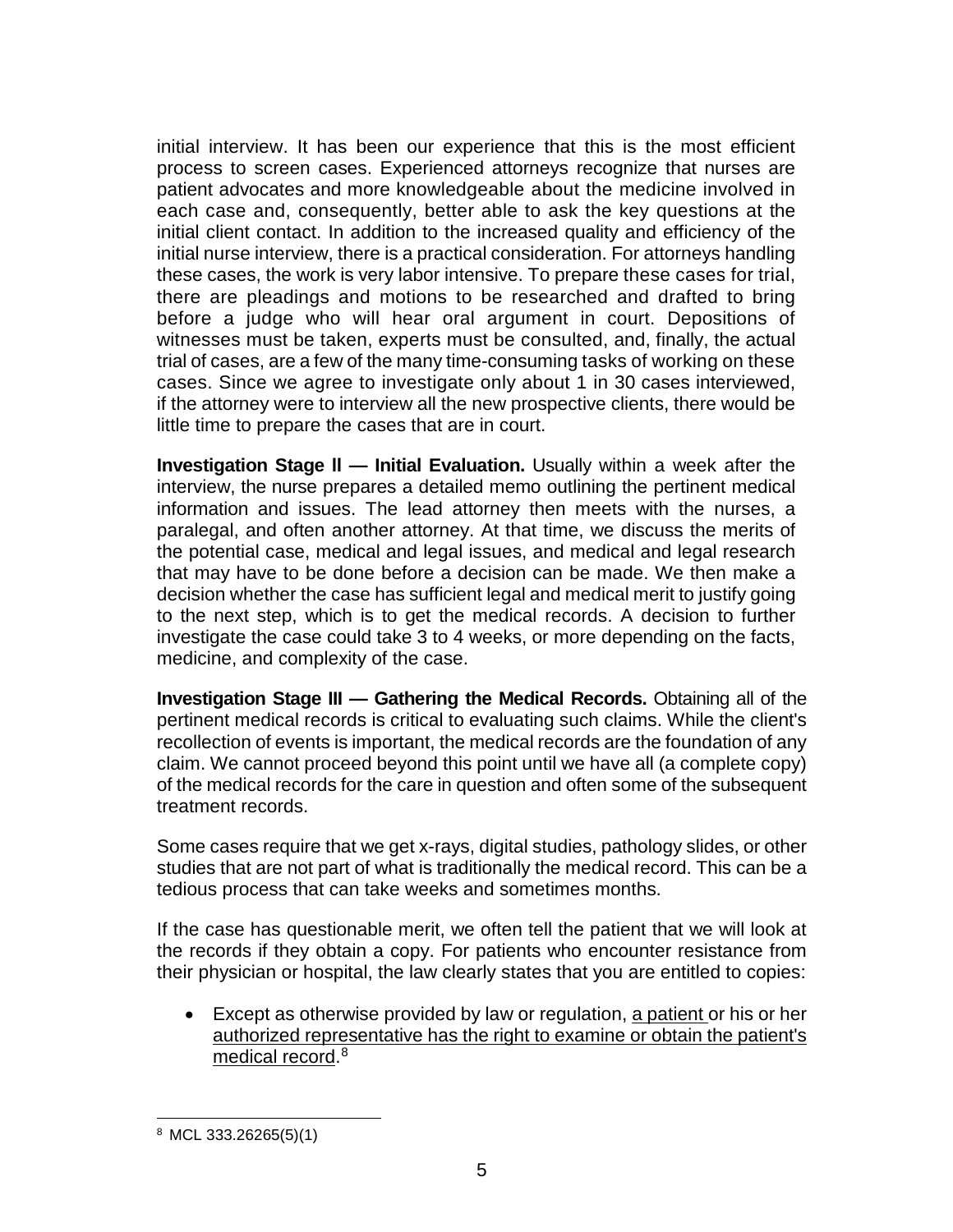- Upon receipt of a request under this subsection, a health care provider or health facility shall, as promptly as required under the circumstances, but not later than 30 days after receipt of the request or if the medical record is not maintained or accessible on-site not later than 60 days after receipt of the request. $9$
- Some clients worry that they will be asked why they want the records. A health care provider or health facility that receives a request for a medical record under section 5 shall not inquire as to the purpose of the request. [10T](#page-5-1)he cost that can be charged is also regulated by Michigan statutes, although payment can be demanded in advance. (a) An initial fee of \$20.00 per request for a copy of the record. (b) Paper copies as follows: (i) One dollar per page for the first 20 pages. (ii) Fifty cents per page for pages 21 through 50. (iii) Twenty cents for pages 51 and over. (c) If the medical record is in some form or medium other than paper, the actual cost of preparing a duplicate.<sup>[11](#page-5-2)</sup>
- The above price was set in 2004 and is adjusted every two years. In 2017 the charges are: initial fee \$23.71; \$1.19 per page for first 20 pages; 0.60 cents for pages 21-50; and 0.23 cents per page for all pages after 51.

Realistically, this does not routinely happen within 30-60 days, but it helps to have the law at hand.

However, once we do receive the medical records, to insure that we have a complete copy, a nurse organizes and reviews what has been produced. It is not unusual, whether intentional or a clerical error, that the nurse finds critical pages missing. That requires that we request additional records, and this consumes more time. Again, this is a critical step, as an incomplete record will often result in an incomplete and faulty analysis of the case. Once we are assured that we have a complete set of the records, a nurse will review and analyze the records in an attempt to determine if the client's concerns about the care have merit. With the same people who originally met, another meeting is held. We again discuss the legal and medical merits to determine if we should go to the next step.

**Investigation Stage IV — Analysis of the Medical Records and the Legal and Medical Merits of the Case.** If at the second meeting we determine there is likely legal and medical merit to the case, the nurse will then be asked to prepare a chronological summary of the medical care, the issues that need to be addressed, and research any medical literature that may help in this determination. Depending on the complexity of case, this summary will vary from 5 to 30 pages. Assuming this analysis and summary still indicates the probability of legal and medical merit, a decision is then made as to which experts the records should be sent. If we go to the next step without this

<span id="page-5-0"></span> <sup>9</sup> MCL 333.26265(5)(2)

<span id="page-5-1"></span><sup>10</sup> MCL 333.26267(7)

<span id="page-5-2"></span> $11$  MCL 333.26269(9)(1)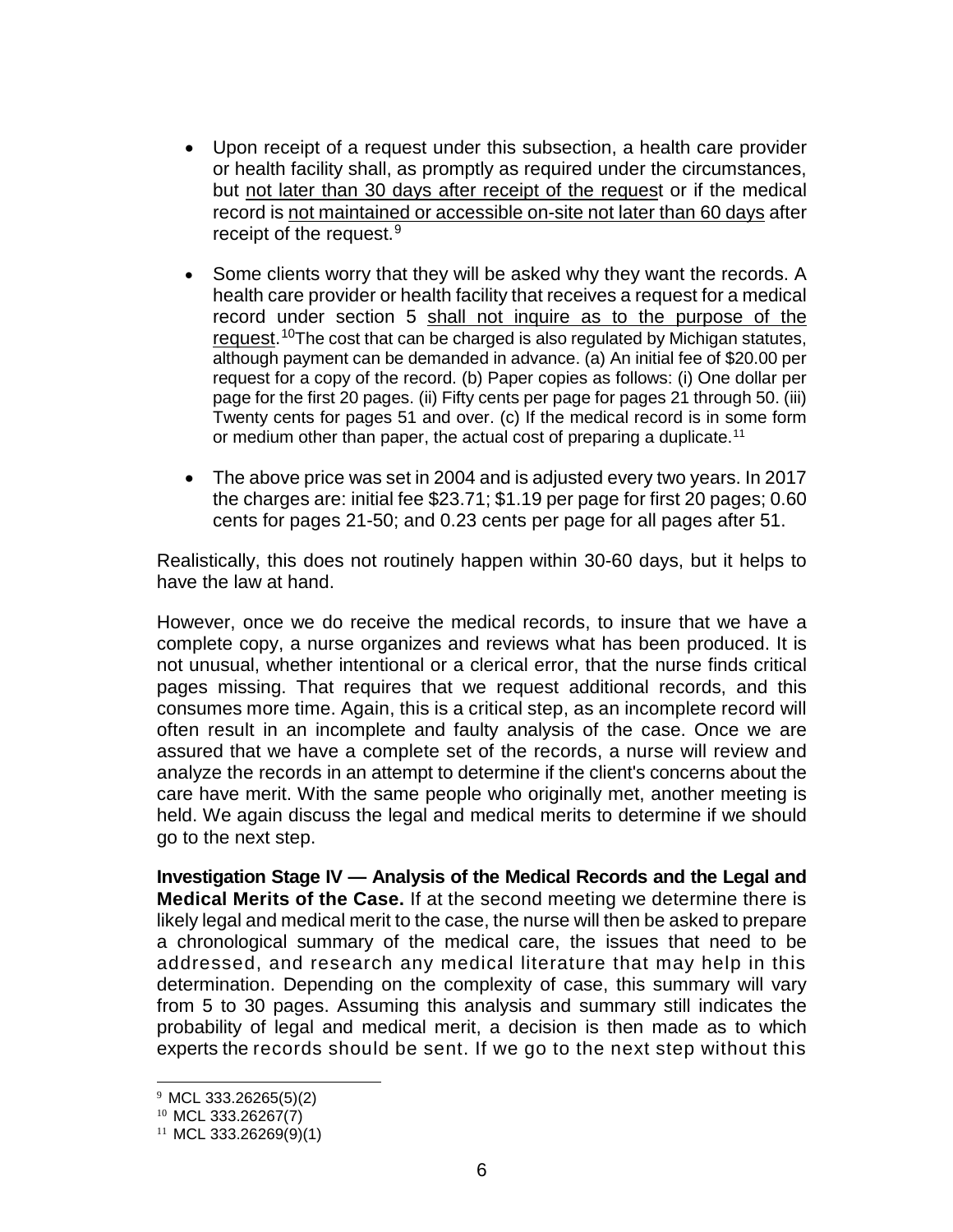analysis, considerable time and money are likely to be wasted, for the client and the attorneys.

**Investigation Stage V — Experts' Reviews.** Medical malpractice cases are expert dependent. One cannot pursue such cases without the appropriate experts. If one does not have expert testimony to support the claims, the court is required to dismiss the case. After April 1994, and the socalled Tort Reform changes to the law, experts who may qualify to give an opinion has been significantly narrowed. If the defendant is a specialist, the expert must also specialize in the same practice area. If the defendant specialist is board certified in the specialty, the expert must likewise be board certified in the same specialty. This requires extensive background checks on the potential defendants and the experts to whom we send the case. If there is more than one potential defendant in a case, and of different specialties, an expert must be obtained for each. By way of example, a doctor in internal medicine usually cannot testify against a nurse, an OB/GYN cannot testify against a nurse midwife, nor can a general surgeon testify against an orthopedic surgeon. The more potential defendants, the more experts that will be required. In many cases, we also need experts to discuss complications a patient suffered, other medical problems a patient has that may have an impact on the issues, or the feasibility of alternative treatments.

Expert witnesses are very expensive. The vast majority of litigation cost in a medical malpractice case is for experts. Today, it is not unusual for an expert physician to charge \$500 per hour hundreds of dollars per hour. The hours and money quickly adds up for their time when initially reviewing the records, preparing for depositions, reviewing the defendant's experts' depositions, and for preparing and appearing at trial. Though trial, it is not shocking to see a total bill from one expert between \$25,000 - \$50,000. For this reason, the potential recovery (the damages in the case) must be balanced against the cost of pursuing the case. It makes no sense for the client or the attorney to pursue a case if the total costs will approach or exceed the anticipated settlement value or jury verdict. In addition, there are no guaranteed successful medical malpractice cases. For many reasons, the best of cases can be lost. The risk of losing versus the probability of winning must be balanced against the cost of the litigation and the potential recovery.

Assuming the case reaches this point, the records are then sent to an expert. We attempt to send the records to the most critical experts first. In most cases, we will minimally need 3-4 experts. We do not send the records to all the experts at one time, but to the pivotal experts first. We have found that this saves considerable time, as well as money. If the pivotal expert cannot support the case, it makes little sense to go to the secondary experts. For example, in a birth injury case, the defendants may include the OB/GYN, a nurse, a neonatologist, a resident physician, and an anesthesiologist. The OB/GYN's actions are often the key to the care. If the expert finds nothing deficient in that care, the rest of the case is likely to fail and, therefore, a waste of time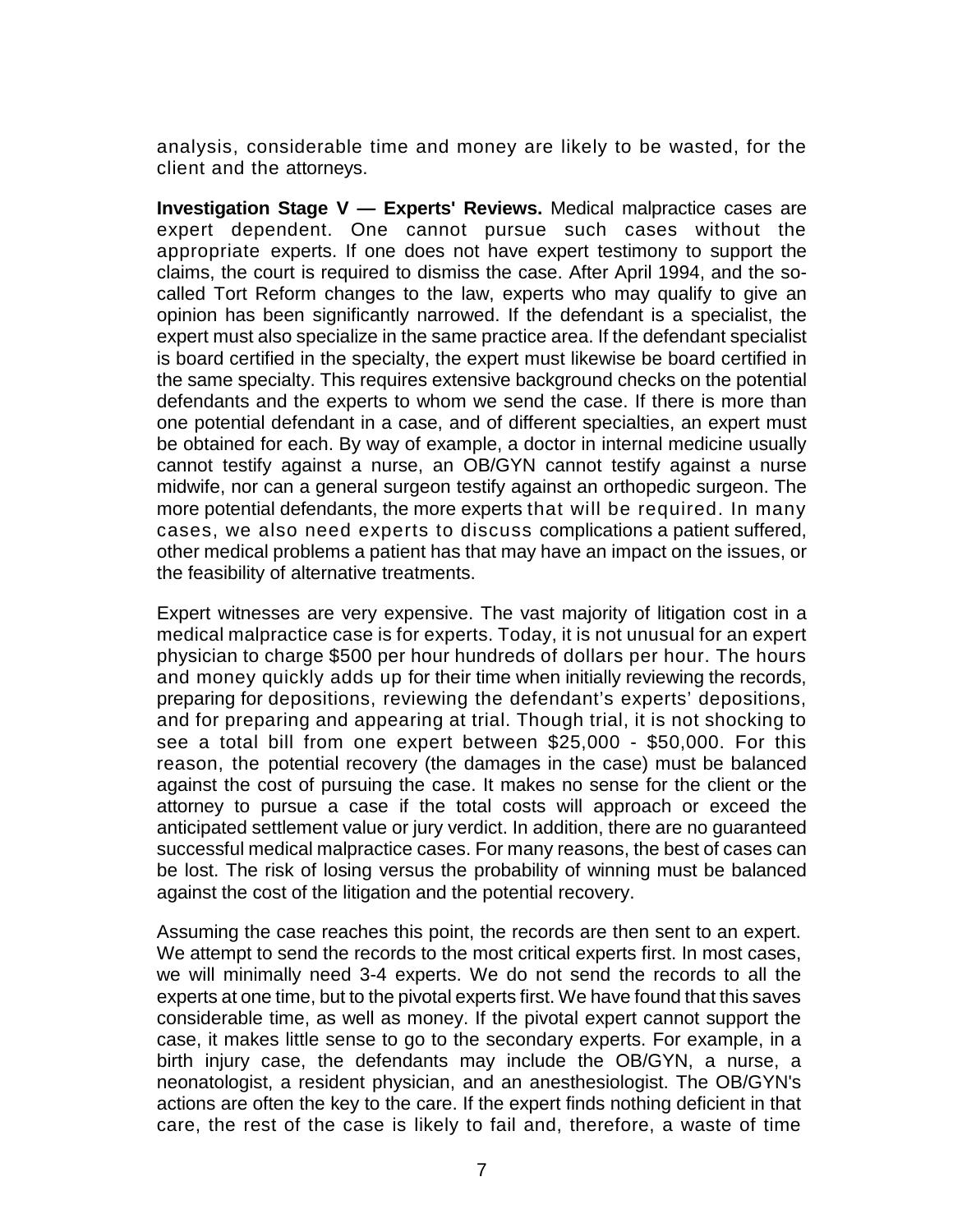and money to send to the other experts.

The experts we consult are actively practicing in their area of specialization, as they are required to spend at least 50% of their time in the active clinical practice to serve as an expert witness. However, because they have full-time employment, the review of the medical records is often done at night or on the weekends. Although we try to only work with those who are reasonably prompt, this review process is seldom accomplished in less than 3 to 4 weeks. Some clients anticipate a response within days after the records are sent; this seldom, if ever, happens.

The time it takes to investigate each case will differ. Some cases can take 6 months to review, others can take as long as 2 years, depending on the complexity of the case, whether we can get the records promptly, availability of experts, and a multitude of other legal and medical issues.

# **Legal Considerations**

Many clients feel that because they have had a bad or unexpected outcome, the doctors and health care providers should be responsible. That is not the law. When a patient files a lawsuit, they have a heavy burden of proof at the time of trial. The defendant has no obligation to prove they acted appropriately; the patient-plaintiff has the burden of proving the merits of the case. The plaintiff's burden of proof has 3 elements, and all 3 must be proven to the jury's satisfaction to win.

If the patient-plaintiff fails to prove any 1 of the 3, the plaintiff's case will be dismissed. This burden of proof includes the following elements:

(1) The patient/plaintiff must first prove that the defendant doctors, nurses, and/or hospital were negligent, or that they failed to act in accordance with the acceptable standard of care. The standard of care in Michigan is defined as doing what the physician or nurse "... of ordinary learning, judgment or skill" would have done or not done under the same or similar circumstance.<sup>[12](#page-7-0)</sup> The standard is not what someone else would have done, what ideally should have been done, but what the "ordinary" physician or nurse would have done; this is sometimes referred to as the "average" health care person of the same specialty. Some think the law is what the "reasonably prudent" physician or nurse would have done; that is not the law in Michigan and there is a difference.  $13$ 

<span id="page-7-0"></span><sup>&</sup>lt;sup>12</sup> Mich Standard Jury Instruction 30.01 [Professional](http://courts.mi.gov/Courts/MichiganSupremeCourt/mcji/_layouts/listform.aspx?PageType=4&ListId=%7b00FDD37F-CEEF-4A2A-8A50-EC6E184D19F1%7d&ID=1501&ContentTypeID=0x0100F36039000C0ECD4D9DA941968E043EF2005D5BB5F9C5B52647914A5FF3342DF172) Negligence and/or Malpractice.

<span id="page-7-1"></span><sup>&</sup>lt;sup>13</sup> US Supreme Court Justice Oliver Wendell Holmes summarized it best: "What usually is done may be evidence of what ought to be done, but what ought to be done is fixed by a standard of reasonable prudence, whether it usually is complied with or not." *Texas Pacific RR co. v. Bemymer*, 189 U.S. 468, 470 (1903).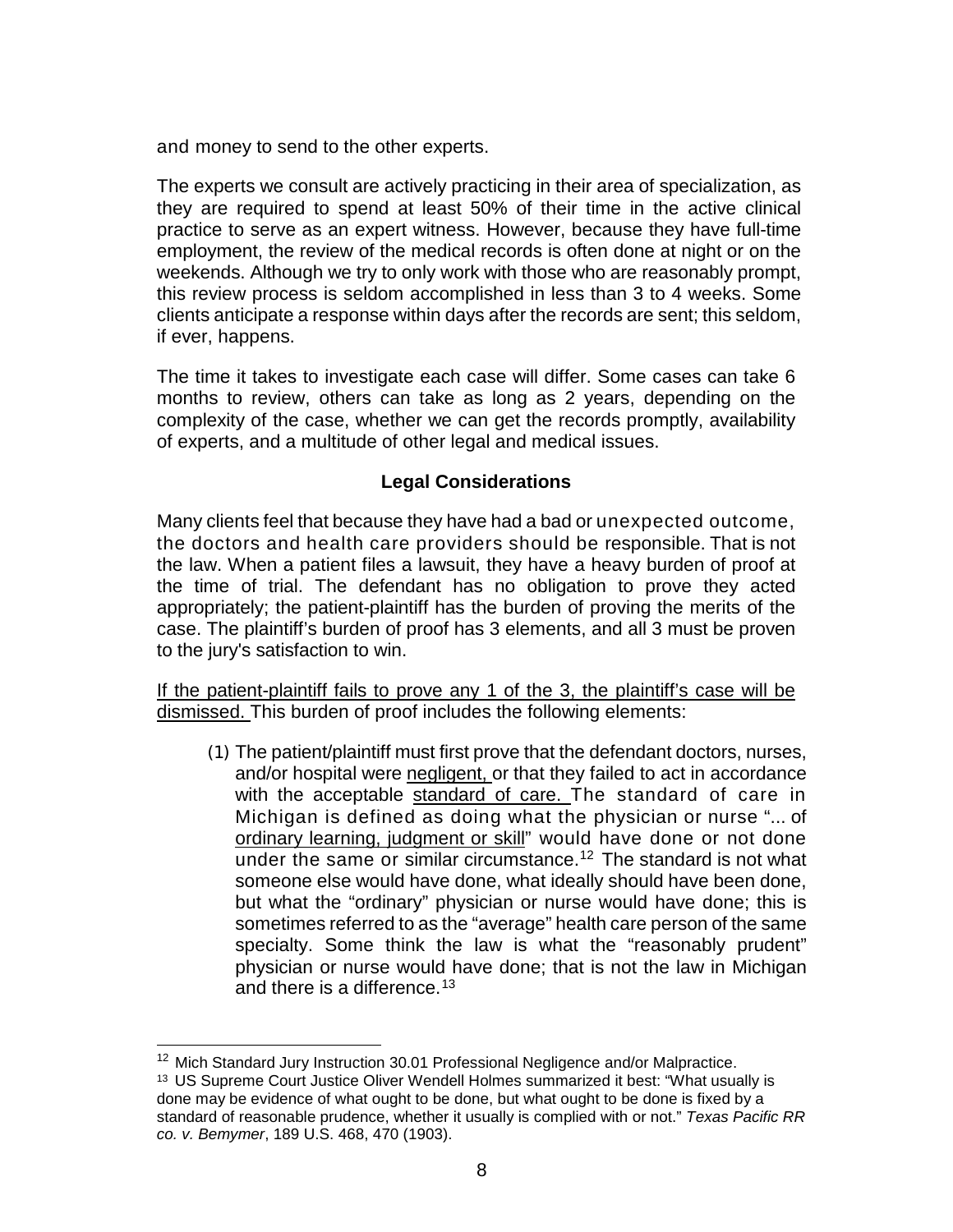The standard is further limited by the state of the art existing at the time of the alleged malpractice.<sup>[14](#page-8-0)</sup> If the treatment was in 2009 and new medical discoveries in 2012 would have changed the results, these later discoveries could not be used; the test is the state of medicine at the time the care was provided.

As mentioned, the only way one can prove the standard of care is by expert testimony. The jury is not permitted to speculate whether the care was appropriate; they must listen to the expert's testimony. If the plaintiff's expert testifies that the care was contrary to the standard of acceptable care, and the defendant's experts testify it was acceptable, then the jury must decide which expert's explanation is more believable.

The fact that one expert would have used a different method of treatment or would make a different diagnosis is not the test, but what the ordinary physician would do. Testimony from an expert as to "what I would have done" is not even admissible.[15](#page-8-1)

In some situations, there may be one or more acceptable alternative treatments or diagnosis, all within the standard of care. So again, the fact that an individual physician may have made a different diagnosis or used different treatment is not the standard of care, but what the ordinary or average physician would have done.

(2) The plaintiff must prove that the defendant's negligence was "a" proximate cause of the injury suffered. The definition of "proximate cause is that which, in a natural and continuous sequence, unbroken by new and independent causes, produces the injury." Proximate cause is often hotly disputed in medical cases. Unlike an auto case where the driver was healthy when rear-ended, and sustained a broken arm, and the cause of the injury is obvious, in medical cases many patients come to the hospital because they already have a medical problem. The plaintiff's experts must separate injuries from what would have occurred anyway because of the underlying medical condition and from expected and accepted complications from the treatment. Therefore, many medical cases are defended on proximate cause, even when the negligence, or violation of the standard of care, is reasonably clear.

An example of this is a case I defended when I represented hospitals earlier in my career. With a fractured hip on a patient who had been in an auto accident, the doctors put the wrong leg in traction — it was 2

l

<sup>14</sup> MCL 600.2912a, Effective April 1, 1994.

<span id="page-8-1"></span><span id="page-8-0"></span><sup>15</sup> *Sirrila v. Barrios,* 398 Mich 576, 248 NW2d 171 (1976) and *Patelczyk v. Olson*, 95 Mich App 281; 289 NW2d 910 (1980).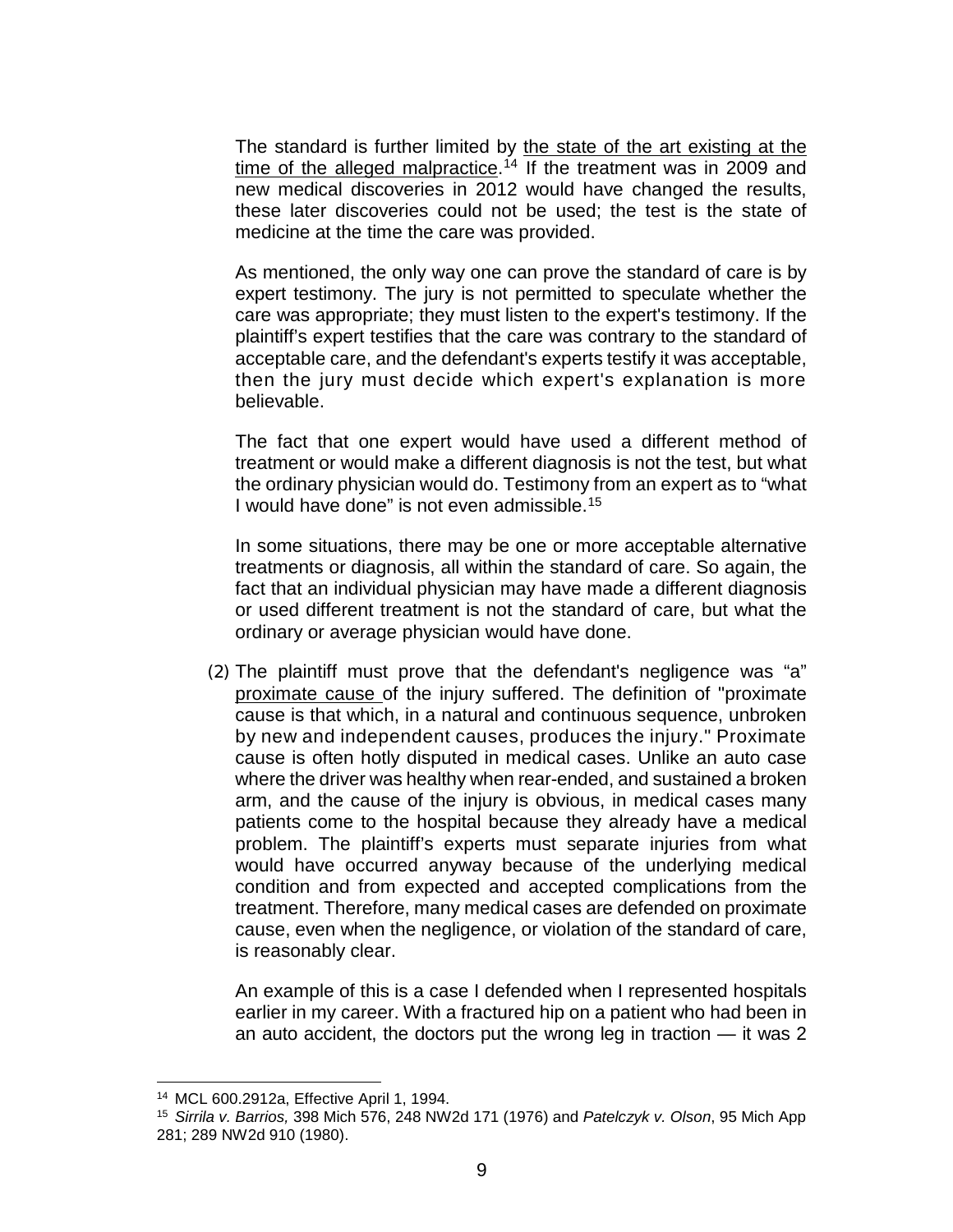weeks before they discovered their mistake. Our defense was the immobilization of the opposite hip actually immobilized the fractured hip, the fracture healed properly and, luckily, in proper alignment. There was clearly negligence, but there was no proximate cause or injury due to the negligence. The plaintiff lost.

There is also a quantitative element to proximate cause. The plaintiff must show that, but for the defendant's negligence, there was a greater than 50% probability that the injury would not have happened. If a patient is seen in the ER with chest pain, is not properly treated, and the patient dies, the family must show that with proper treatment the prognosis for survival, if treated in the ER, was greater than 50%. If the experts testify that the chance of survival was only 49% with proper treatment, the plaintiff's case fails on this element. Saying the results would have "possibly" been different with better care is not enough. The quantitative test for proximate cause often uses the terms, "more likely than not, more probable than not, or greater than 50%."

This greater than 50% threshold has been vigorously debated in our courts for the last few years. It is most problematic in cases of misdiagnosis. When there is a misdiagnosis (and failure to treat), the patient must prove that the change in prognosis from the time of the misdiagnosis to the diagnosis and treatment changed more than 50%. The case that caused all the controversy in 2002 was a breast cancer case. There was a failure to diagnose a breast lesion. At the time, with proper treatment, the prognosis was about 85% for a good outcome. By the time the diagnosis was made, the prognosis had fallen to about 65%. Even if the 20% lost chance resulted in death, the court held this was insufficient change to meet the greater than 50% test.<sup>[16](#page-9-0)</sup>

The above test was modified in recent years. Instead of using the "subtraction calculation" to arrive at the change in chance of recovery  $(85\% - 65\% = 20\%$  change) the Supreme Court has held that a "percentage calculation" is appropriate as that is how change is calculated in the sciences. Therefore, if the chance of avoiding injury was 20% with treatment and this chance fell to 5% without treatment, the change would be 75%, or greater than  $50\%$ .<sup>[17](#page-9-1)</sup>

Needless to say, the law on proximate cause can be confusing and is often grounds for appeal even if one wins at the trial level. The plaintiff must also prove all elements of damages. If you cannot

<span id="page-9-0"></span><sup>16</sup> *[Fulton v. William Beaumont Hosp.,](http://www.westlaw.com/Find/Default.wl?rs=dfa1.0&vr=2.0&DB=595&FindType=Y&SerialNum=2002604157)* [253 Mich App 70; 655 NW2d 569 \(2002\).](http://www.westlaw.com/Find/Default.wl?rs=dfa1.0&vr=2.0&DB=595&FindType=Y&SerialNum=2002604157)

<span id="page-9-1"></span><sup>17</sup> *O'Neal v St. John Hospital*, 487 Mich 485; 791 NW2d 853 (2010). It is debatable whether this case is the law, and if so, if it will remain the law. There are 7 Michigan Supreme Court Justices; each wrote a separate opinion in this case. There was not a consensus of opinion.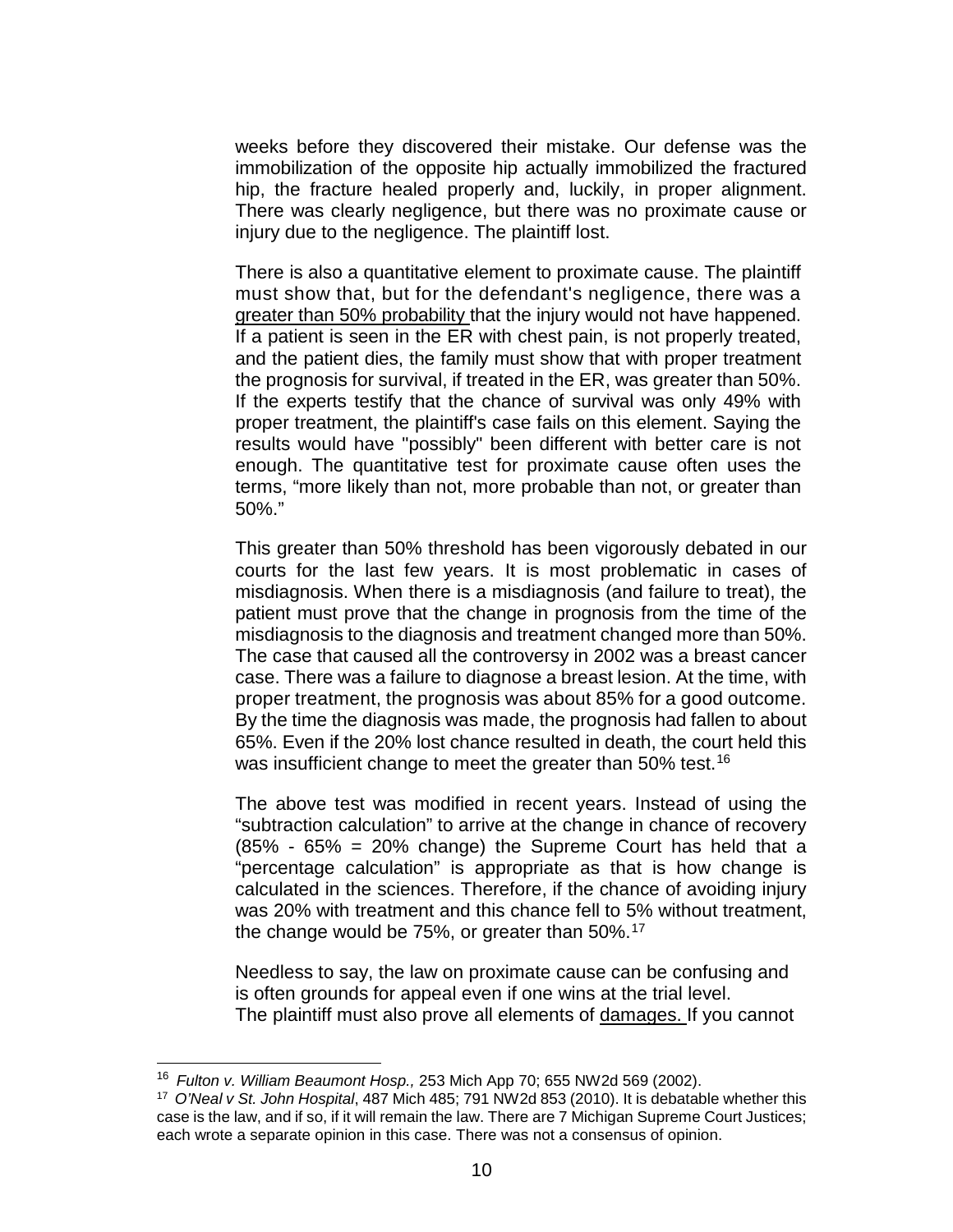work, need medical care, have incurred or will incur medical bills in the future, that must be proven through expert testimony. In the absence of an expert testimony, the jury will not be permitted to speculate as to what damages were suffered, past or future.

#### **Expert's Opinions Must Be Based on Current Science as Published in Peer Reviewed Medical Journals**

Clients often call us based on a statement by a subsequent treating physician that they interpreted as saying the proposed defendant committed malpractice or that their care caused an injury – such as, "I wouldn't have done that." They sometimes have read an internet posting that leads them to believe their care was substandard or caused an injury. Or they conclude the care caused the injury (and therefore negligent) based solely on the timing of events; A happened, B followed A, C occurred due to B, and; therefore, A caused C. While these may ultimately prove to be correct, these are never enough to prove a case in a court of law. All expert opinions must be based on reliable, and usually published, scientific evidence.

Since 1993, courts carefully scrutinize expert's opinions before permitting the expert to testify, or offer their opinions. If not based on reliable and generally accepted science in the relevant area, they will not be permitted to testify. The leading case in the area of medical science is *Daubert v Merrill Dow Pharmaceuticals*, 509 US 579 (1993). In the 1980's, Bendectin was a big seller to pregnant women for morning sickness and nausea. After a number of the mothers who had used Bendectin gave birth to children with birth defects, the news and public consensus quickly spread that Bendectin caused birth defects. The lawsuits soon followed.

When the cases reached trial, the science was put on trial. The patients had 8 well-credentialed experts who concluded there was a connection; Dow had 1 expert. However, Dow had 30 scientific, published studies with over 130 patients that showed no relationship. The patient's only science was some animal studies and chemical analysis. Notwithstanding the credentials of the patient's experts and their willingness to testify under oath that they believed there was a cause and effect relationship, the trial court did not permit them to testify. Without expert testimony, the case was dismissed. The case was appealed to US Supreme Court; they affirmed the trial court. This case is now cited as the basis for keeping "junk science" out of the courtroom.

Shortly after the *Daubert* decision, the Michigan legislature codified the *Daubert*  tests in a statute, Michigan Compiled Laws 600.2955. The criteria the court now examines before any expert can offer an opinion on any of the 3 elements the plaintiff must prove (standard of care, proximate cause or damages) are as follows: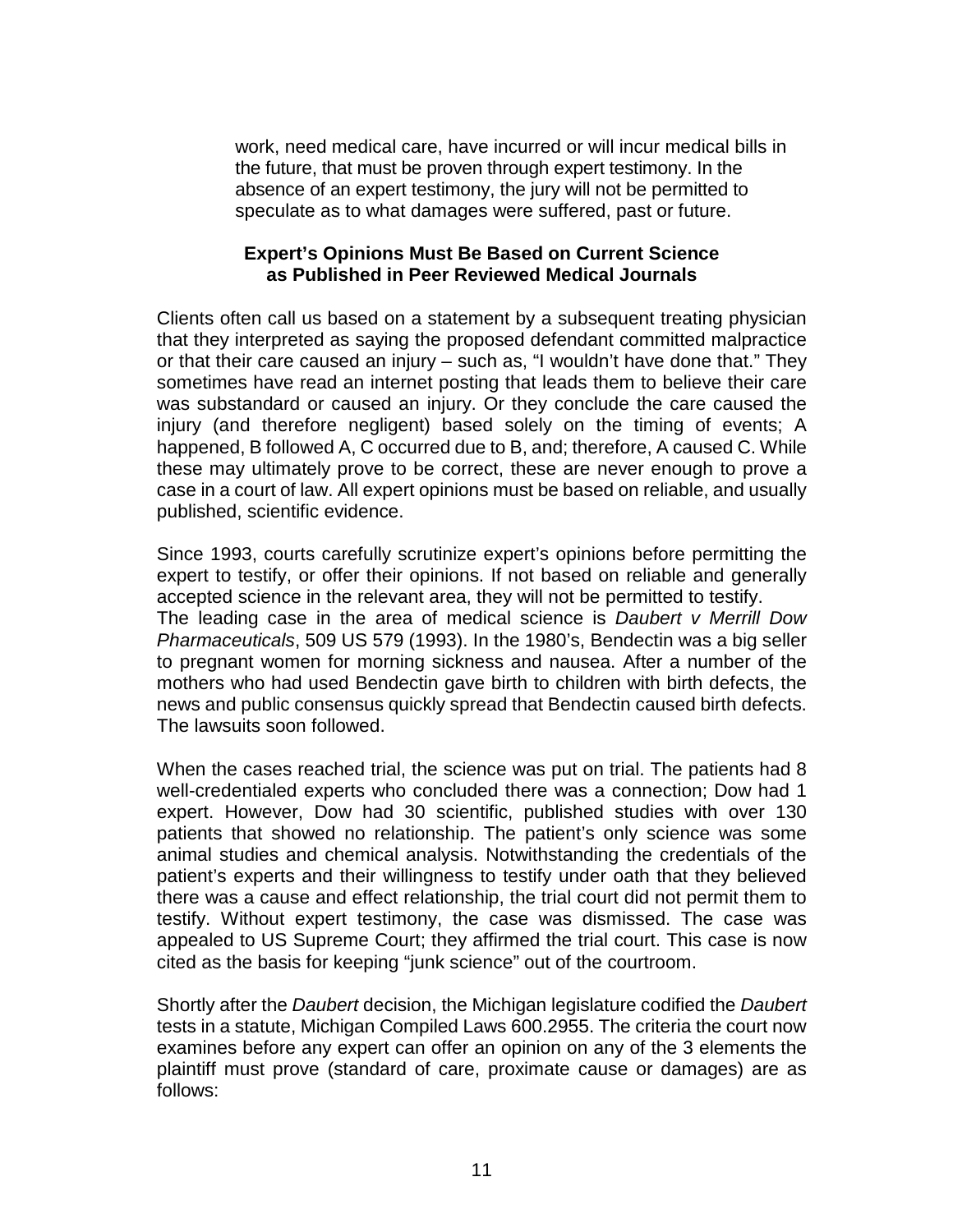An otherwise qualified expert is not admissible unless the court determines that the opinion is reliable… and shall consider all of the following factors:

(a) Whether the opinion and its basis have been subjected to scientific testing and replication.

(b) Whether the opinion and its basis have been subjected to peer review publication.

(c) The existence and maintenance of generally accepted standards governing the application and interpretation of a methodology or technique and whether the opinion and its basis are consistent with those standards.

(d) The known or potential error rate of the opinion and its basis.

(e) The degree to which the opinion and its basis are generally accepted within the relevant expert community. As used in this subdivision, "relevant expert community" means individuals who are knowledgeable in the field of study and are gainfully employed applying that knowledge on the free market.

(f) Whether the basis for the opinion is reliable and whether experts in that field would rely on the same basis to reach the type of opinion being proffered.

(g) Whether the opinion or methodology is relied upon by experts outside of the context of litigation.

Recent decisions from the Michigan Supreme Court have put heavy emphasis on there being published peer reviewed literature (medical journals – (b) in the above list).<sup>[18](#page-11-0)</sup> Their analysis has been: no literature means no science and with no science the expert will not be permitted to testify – the case is dismissed.

While this may seem like more information than one needs to know, "Ignorance of the law is no excuse" and a bad investment of time and money. If a patient gets to trial after 2-3 years of work and spending thousands of dollars only to see their expert struck and the case thereafter quickly dismissed, no one will be happy, including their attorneys.

### **Noneconomic Damages Are Capped**

There are basically two types of damages in a med mal claim: noneconomic

<span id="page-11-0"></span> <sup>18</sup> *Edry v. Adelman,* 486 Mich 634; 786 NW2d 567 (2010) and *Elher v. Misra,* 499 Mich 1; 878 NW2d 790 (2016).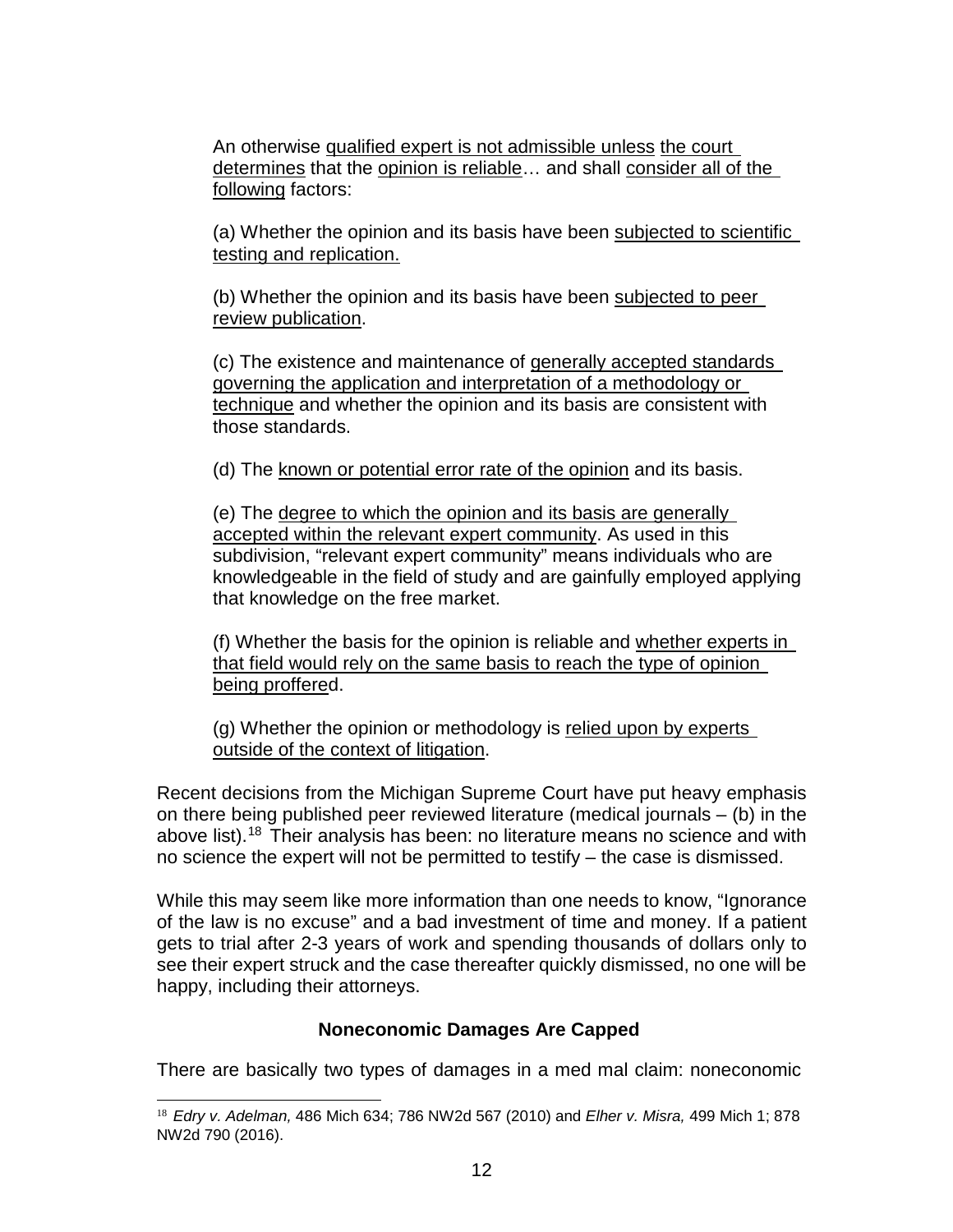and economic losses. Noneconomic damages include elements such as pain, suffering, loss of enjoyment of life, loss of society and companionship, and loss of a loved one in a death case. Economic damages include losses that can be specifically calculated such as lost wages, medical bills, cost of home care, and replacement costs for services one can no longer perform.

No longer are huge verdicts for pain and suffering recoverable – there are caps on noneconomic damages.<sup>[19](#page-12-0)</sup> The jury is not told that there are caps on their award, but after a jury's verdict, the judge makes a determination which cap applies and reduces the award if it exceeds the present applicable level. There are 2 different levels of caps. The lower cap is presently \$476,600; the higher is \$851,000.

.<sup>[20](#page-12-1)</sup> The higher cap only applies if the plaintiff is hemiplegic (paralysis of onehalf of the body) paraplegic (paralysis of both legs) or quadriplegic (paralysis of all four limbs) resulting in a total permanent functional loss of 1 or more limbs caused by injury to the brain or the spinal cord. If read carefully, this last sentence would make amputation of the wrong leg a lower cap case – neither the brain or spinal could would be involved. In addition, it is only one leg; therefore not meeting the definition of hemiplegic, paraplegic, or quadriplegic.

This definition has not been directly tested by an appellate court decision since its enactment in 1994, but given our present court's strict, literal interpretation of statutes, total and permanent are likely to mean just that.

What is more problematic is what "functional loss" means. If one can move one's legs, but not walk without assistance, is that a functional loss? We would argue that it is, but we have a very conservative Supreme Court.

The higher cap also applies if the plaintiff has permanently impaired cognitive capacity rendering him or her incapable of making independent, responsible life decisions and permanently incapable of independently performing the activities of normal, daily living. Note that death is not an exception to the lower cap. This means that even if a patient dies as the result of medical malpractice, the noneconomic damages may be limited to the lower cap, depending on the specific circumstances related to the patient's condition prior to death.

Lastly, the higher cap applies when there has been permanent loss of or damage to a reproductive organ resulting in the inability to procreate.

It is also important to note that the cap applies to all plaintiffs against all defendants - it is not a per person cap, nor can we obtain additional

<span id="page-12-0"></span><sup>19</sup> MCL 600.1483, Effective April 1, 1994.

<span id="page-12-1"></span> $20$  The original noneconomic caps started at \$280,000 and \$500,000 in 1994. These caps are increased yearly by the State Treasury of Michigan using the Detroit Consumer Index. In 2013, the increase was 2.0%. At this rate, it would take until about 2030 for the lower cap to reach \$560,000 and the upper cap to reach \$1,000,000.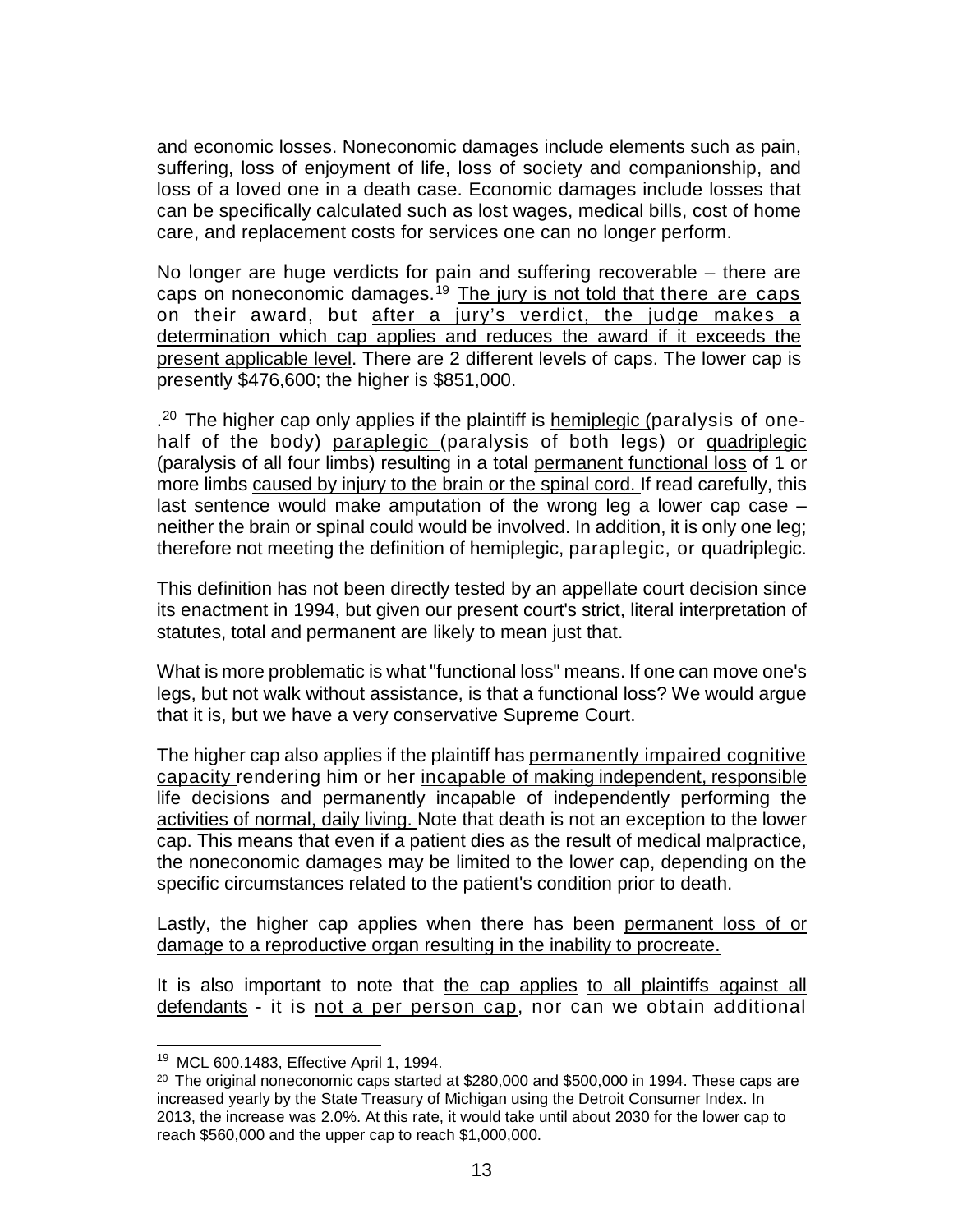noneconomic damages by adding additional defendants. One cap per case is the rule.

Caps on noneconomic damages are not only serious limitations on your ability to be compensated for your injuries, but can cause serious problems at trial if the jury decides that they will allocate most of your award to noneconomic injuries, and do not give the economic losses their due consideration. Because they do not know about caps on noneconomic damages, the jury may decide that they do not want to spend the time and effort to calculate the anticipated yearly economic damages for medical expenses and lost wages, and simply award a large amount for "pain and suffering" with the anticipation that this will compensate for the future medical bills and lost income. Unfortunately, the judge will have to reduce the non-economic (pain and suffering) award to the cap level, leaving the plaintiff with little or no recovery for their economic losses.

The best example was a case where a newborn was severely burned when a nurse used an electrical cautery device while the infant was in an incubator. When the electrical cautery was exposed to the oxygen, there was an explosion. Negligence was admitted. Unfortunately, the jury awarded most of the damages for pain and suffering. After the verdict, the judge reduced the award to the noneconomic cap eliminating 90% of the jury's award.

The point is that with Michigan's present law, there is far more involved in getting to a satisfactory recovery than just proving the case.

### **Statute of Limitations**

There is a time limit when cases must be filed; this called the statute of limitations. There are multiple exceptions, but the general rule is the case should be filed 2 years from the date of the alleged negligence.

If the claim involves a wrongful death, the time may be longer, and there are a couple of alternatives to calculating the limitations period within which one must file the claim. One can use the above rule of 2 years from the date of the alleged improper care. An alternative is the case must be filed 2 years from the issuing of the LOA (Letters of Authority) from the Probate Court appointing the Personal Representative, but never longer than 5 years from the negligent act. Because the rule using LOA is not a statute of limitations, but what the law calls a savings provision, both the filing of the NOI, and waiting 182 days, and filing the complaint must be done within 2 years from the issuing of the LOA.

The statute of repose also applies to wrongful death claims in that no claim can be filed beyond 6 years from the date of first negligence. *Burton v Macha*, 303 Mich App 419; 846 NW2d 419 (2014).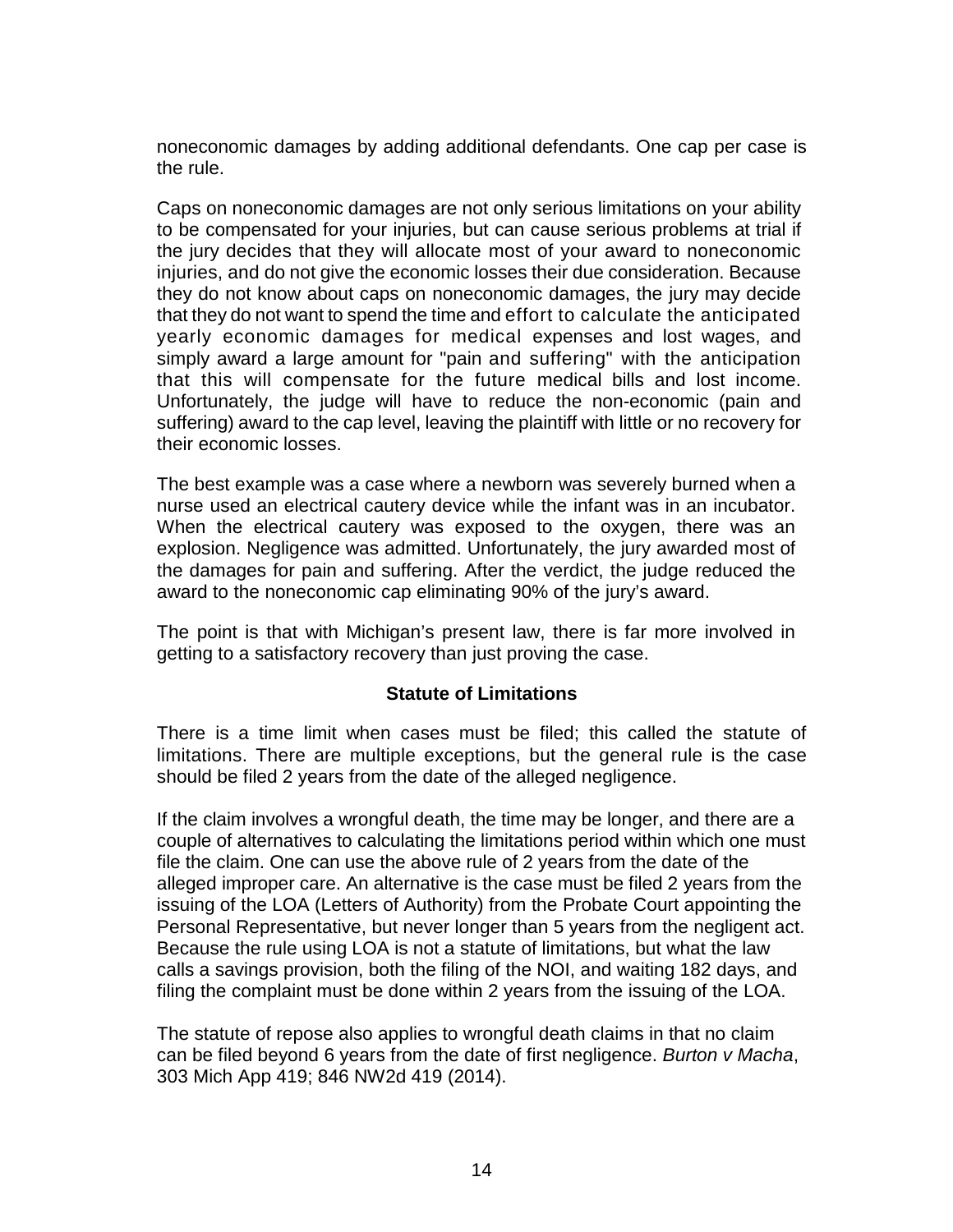Minors under the age of 8 years of age at the time of the malpractice have until their  $10<sup>th</sup>$  birthday to start their case.

There is also an exception for cases where it would be difficult for the patient to know there was medical negligence. This exception is called the "discovery rule." The patient has 6 months from the date "the claim was or should have been discovered." Many patients have heard of this rule, and are under the misperception that they have 6 months from the time someone told them there had been malpractice. The law puts a more difficult test on when a patient should have discovered the negligent care.

The law defining the "discovery rule" states that a patient may file a medical malpractice action within 6 months from the time the patient should have discovered the "possible cause of action" but never more than 6 years from the original date of negligence. This possible cause of action standard has been defined by our Supreme Court to mean, "Once a claimant is aware of an injury and its possible cause, the plaintiff is aware of a possible cause of action."[21](#page-14-0) This is a very broad and subjective test, and one that the patient must prove before the jury ever considers the merits of the case. Because the patient and their attorney must invest large sums of money on gathering records and hiring experts before the jury ever decides this issue, many attorneys do not take cases based on the discovery statute unless the date and the event of discovery is undisputable.

A claim not filed within the applicable statute of limitations time period is forever barred.

The statute of limitations also has a practical limitation. Because of the extensive preparation required to file such cases, most attorneys are reluctant to even look at a case unless there are at least 4 to 5 months left until the case has to be filed. If the attorney goes through the above process, which can easily take 4 to 5 months, and decides the case does not meet the above criteria to pursue the case, clients will be upset if the attorney declines the case with only weeks left on the statute of limitations.

# **Notice of Intent to File a Claim (NOI)**

In 1994, part of the medical legislation included another hurdle before one could file a case. Now, one is required to file what is called a NOI (Notice of Intent to File a Claim). This is very similar to the complaint that is filed to start the case. We must send this NOI (a detailed explanation of the allegations of negligence, what each health care provider did that was negligent, specifically how that caused the injury, and the damages that resulted) to every party that may be later named in the case. We often name everyone that looks as though they

<span id="page-14-0"></span> <sup>21</sup> *Solowy v Oakwood Hospital*, 454 Mich 214; 561 NW2d 843 (1997), citing *Moll v. Abbott Laboratories,* 444 Mich 1 at 23-24; 506 NW2d 816 (1953).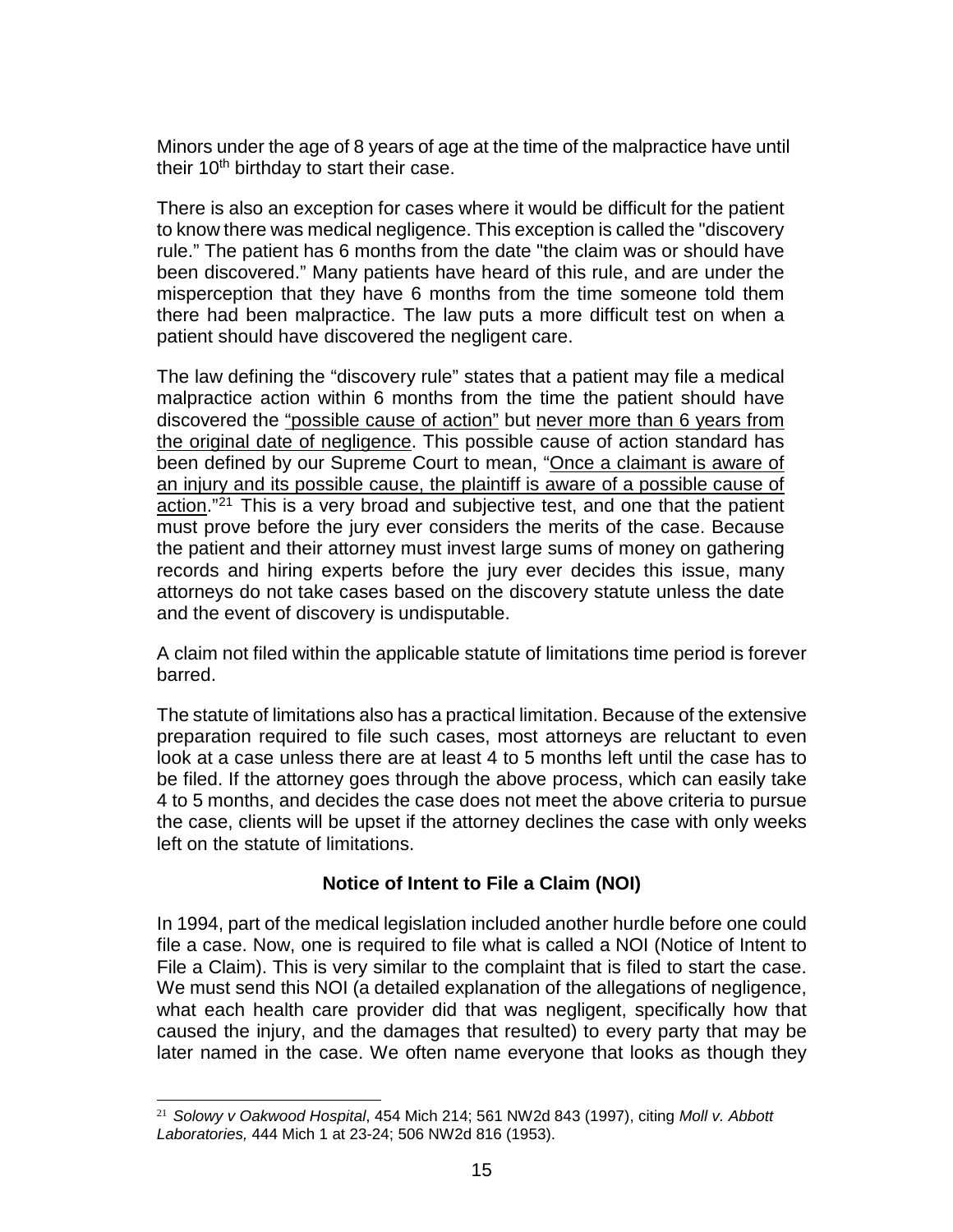may be involved, as they cannot be named as parties later if they are not in the NOI. Therefore, you may see names in the NOI that are unfamiliar or people that we did not originally discuss as defendants.

The court's interpretation of this statute has required that we be very specific in our statements of the claim. For that reason, unless there is insufficient time, we try to do this after we have had the case reviewed by our experts. Often this NOI can be 15 to 30 pages. The original purpose of the NOI was to see if the case could be settled without the cost and time of litigation. While the intentions may have been good, this seldom happens. There are too many disputed issues that can only be sorted out with cross-examination and experts testifying, and this only happens once the case is filed.

What the NOI does, however, in most cases, is to provide additional time for the filing of the formal complaint  $-$  it tolls the applicable statute of limitations.<sup>[22](#page-15-0)</sup> The NOI must be sent before a case can be filed. After the NOI is sent, we must wait 182 days (6 months) before we can file suit. If the NOI is filed within 6 months before the 2-year time period for filing the complaint, the NOI tolls (stops) the running of this time period (6 months) then it starts running again after the 6-month waiting period expires. This often results in cases not being filed until 2 1/2 years or more after the alleged negligent care. If the NOI can be prepared and sent 18 months before the 2-year statute of limitations, then the waiting period can expire before the 2 years and the case can be filed earlier. If this sounds confusing, you are in good company and is another example of how the law in this area has made these cases a logistical nightmare.

## **Affidavits of Merit (AOM)**

Although the above NOI period may initially sound like a waste of time, there are a number of important details being finalized in preparation for filing the lawsuit at the end of the 6-month wait. One of these is what is referred to as the Affidavit of Merit (AOM).

Another aspect of the 1994 medical malpractice legislation was the AOM. Every case filed in Michigan must be accompanied by an affidavit signed by a physician who qualifies as an expert, who has reviewed all of the pertinent medical records, who attests that the defendant violated the standard of care, and who confirms that the substandard conduct caused a particular injury. These are the 3 elements for which the patient has the burden of proof as described above under Legal Considerations.

<span id="page-15-0"></span> $22$  The tolling does not apply to cases where the 2 years from issuing the letters of authority are used to calculate the statute of limitations, nor to cases where the 6 year on discover may be applicable. To be safe, with the 10-year statute for minors, the NOI should be sent early enough so that the 182 waiting period expires in time to file the formal complaint before the child's 10<sup>th</sup> birthday.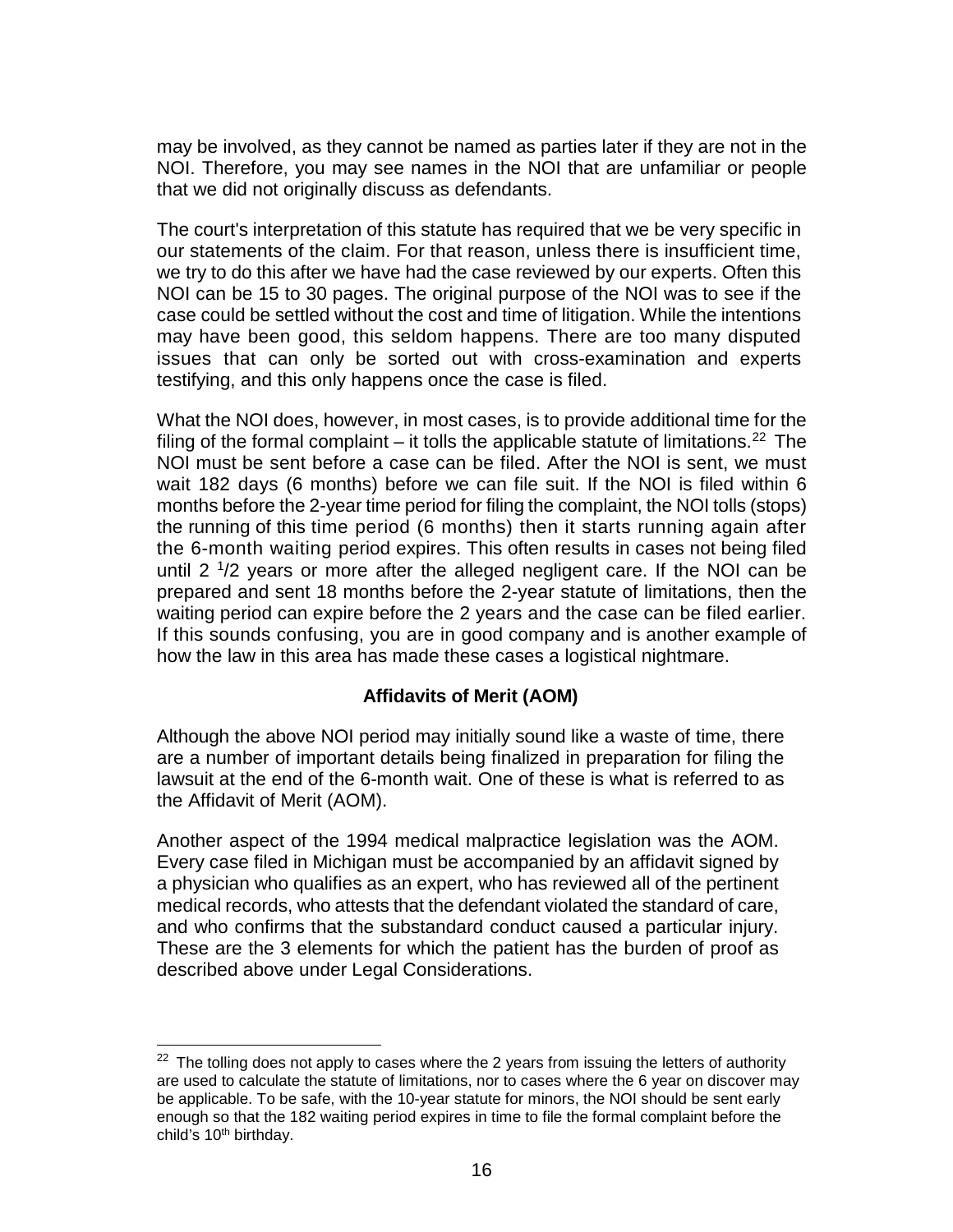The AOM has been the focus of many Appellate Court decisions in the last few years. The requirements for this pleading are specific and unforgiving. There must be an affidavit for each defendant named. If a defendant is a specialist, the affidavit must be signed by a specialist. If the defendant is certified by a nationally recognized board of specialists, the expert must have the same certification. Even if the expert and defendant have identical qualifications, there are other factors that must be checked, such as whether the expert performs the same procedures, treats the same conditions, or uses the same medical devices as was involved in the case at issue. In a case with multiple defendants, this process can consume much of the 6 months after the NOI is sent. This AOM must be filed with the complaint when commencing the formal action.

# **Filing of the Complaint to Trial – The Pre-Trial Discovery Period**

Medical malpractice cases, with rare exceptions, must be filed in the county where the medical care was provided. Although this may seem logical and even convenient for the patient, it is also an advantage for the defendants as the case will be heard by a judge and jury who will likely know or be familiar with doctors and hospital.

The period of time after the case is filed, and before trial, is called the period for "discovery." This means literally that each party is permitted, within the bounds permitted by MCR (Michigan Court Rules) to discover what documents the other party may have, what witnesses the other side may call, to take the depositions of each other's' potential witnesses, and to basically prepare the case for trial. Each court is monitored by the Michigan Supreme Court to insure that cases move in a timely fashion. Years ago, this discovery period may have taken 3 to 4 years. Presently, courts attempt to have the parties ready for trial within 18 months after the filing of the complaint. This time may vary, depending on the court's schedule and special circumstances that each case may present, but 18 months is a good rule of thumb.

During this 18-month preparation time, usually after the doctors, nurses and experts have had their depositions taken, the court will likely order that the parties meet with an independent facilitator to see if the case can be settled. This is called mediation or facilitative mediation. All of the parties and their attorneys are present. The facilitator will then meet individually with each of the parties to see if there is a figure at which the case can be resolved without trial. This process is usually per the agreement of the parties, but is sometime ordered by the court.

In addition to facilitation, every civil case in Michigan must go through a process called case evaluation. This is usually scheduled from 3 to 6 months before trial. The court appoints 3 case evaluators. One is an attorney who customarily represents defendants, one who customarily represents plaintiffs, and one who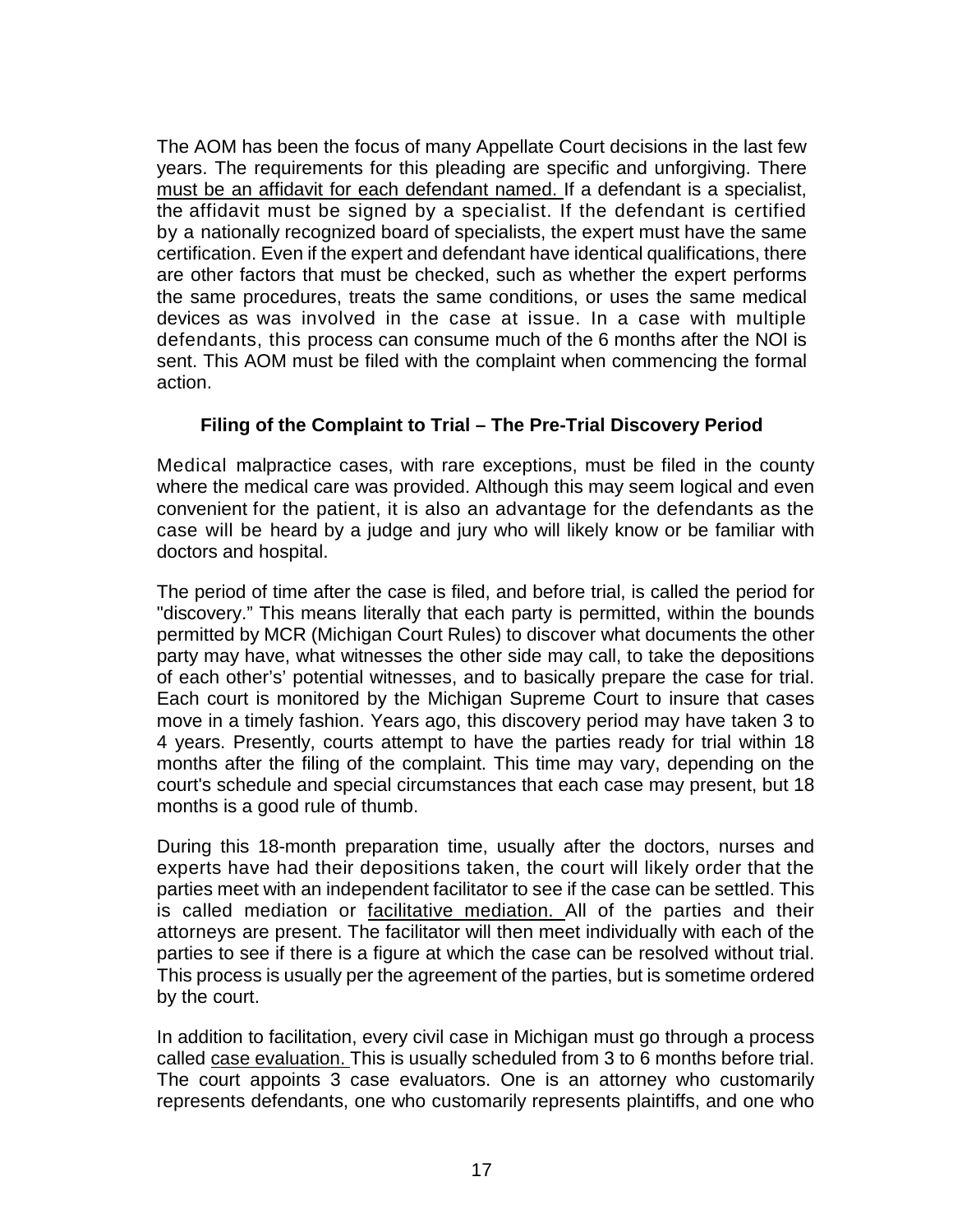is described as a neutral, or who does not do personal injury or medical malpractice litigation. Before the case evaluation date, each party submits a detailed summary of the facts, the testimony, and attaches all the pertinent documents. No witnesses are present. Although all parties are entitled to be present, they seldom attend as only the attorneys can speak. Each argues the merits of their case after which the case evaluators meet for 5 to 15 minutes to decide the value of the case. They put a number on the case based on the presentation, the arguments and their experience as to what the case is worth. This is another attempt to settle the case.

After the case evaluation, the parties have 28 days to accept or reject the case evaluation figure. If both parties accept, the case is settled. If one party rejects the figure, the case goes forward to trial. However, if a party rejects the award, there are consequences if they go to trial and the award as to them is not better by at least 10 percent of the award. The consequences are they will have to pay the other side attorney's fees and costs incurred by the other side from the date of the rejection. Because the cost and time to prepare and try a case can be substantial, the risk is considerable, particularly to the patient who is unlikely wealthy enough to personally afford the cost of litigation. In medical malpractice cases, the costs awarded and accessed against the patient will often be from \$100,000 to as high as \$250,000, and sometimes higher.

For all of the above reasons, the most important decision an attorney makes in a medical malpractice case is whether to take the case, or recommend that the client file a lawsuit. Contrary to the media spin, promoted by the insurance lobby, this is not a "lottery," but a serious business decision.

### **Settlements and Trials**

The estimates are that about 93% of malpractice claims are settled. When tried, the plaintiff loses about  $75\%$  of the time.<sup>[23](#page-17-0)</sup> The verdict percentages vary drastically from urban to more rural areas. Most cases have to be filed in the county where the treatment was provided, or the injury occurred. Verdicts tend to reflect the political attitude of the county, as jurors are drawn from the county where the case is filed. At one time, Wayne County (Detroit and surrounding area) was viewed as a jurisdiction favorable to patients with more and larger verdicts; even this has changed in recent years with a decline in the economy. Oakland County has traditionally been conservative, although there have been selective large verdicts. As one moves outside of Southeastern Michigan to smaller counties, the verdicts are infrequent and smaller when awarded. Some of these counties have a reputation of never having had a medical malpractice verdict or numbers that can be counted on one hand.

In Michigan, if the case is tried, the case is presented to 6 jurors (although 7 or

<span id="page-17-0"></span>l <sup>23</sup> Juries and Medical Malpractice Claims: Empirical Facts versus Myths. Neil Vidmar, JD, *Clinical Orthopaedics and Related Research*, February 2009, Volume 467, Issue 2, pp 367- 375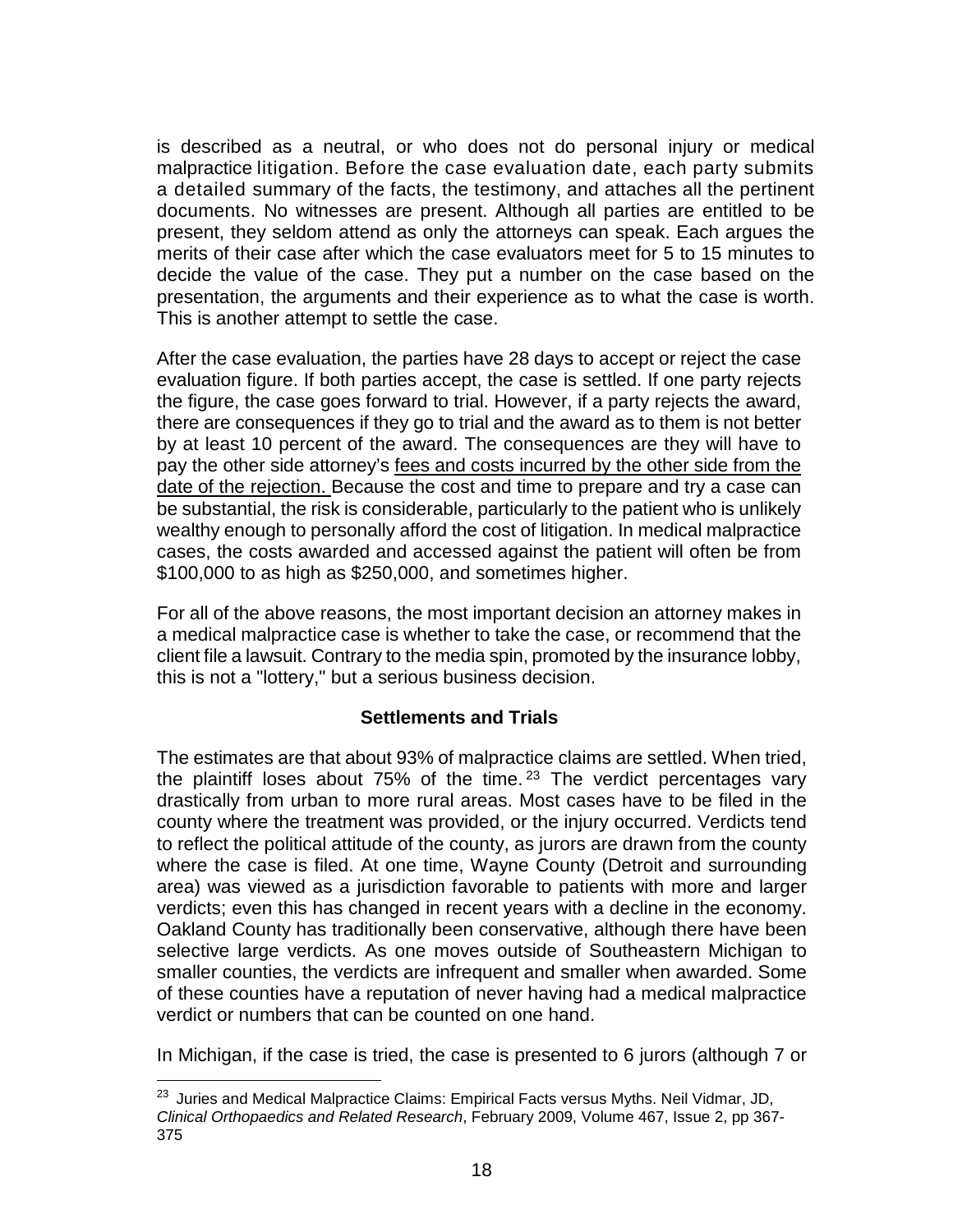8 may be impaneled in the event someone has to leave due to illness or a family emergency). The plaintiff (patient) presents their case first after which the defendant presents their witnesses and experts as to why they did nothing wrong, or if they did, their actions did not cause the patient's injury. Unlike a criminal case, where the verdict must be unanimous, when 5 of the 6 jurors agree on a verdict, the trial is over. After the verdict, in addition to the judge's reducing the noneconomic damages to the applicable cap, there are other reductions made to the jury's verdict.

There are other multiple calculations the trial judge will make before the verdict (the jury's decision) is converted to a judgment (the judge's calculations). The winning party may be awarded statutory costs. There may be case evaluation sanctions, which can be substantial. If the plaintiff prevails, in addition to the adjustment applying the applicable cap, any future damages award will be reduced to present value. Given our present law, future damages will be reduced at 5% annually and compounded. Depending on how far into the future these are awarded, this reduction could reduce future damages by half.

The point: even if the plaintiff wins, the verdicts one hears and reads about is not what the plaintiff will receive, but it will be far less. If they lose, there will be the problem of the defendants asking the plaintiff to pay for trial costs and possibly sanctions. While most plaintiffs are not collectable, this can be an unpleasant experience.

#### **Appeals**

The case is not over with the verdict; there are frequently appeals. Those cases appealed are, "typically involving more severe injuries, complex medical or scientific evidence, or expert testimony." All three elements are prevalent in any malpractice claim. In medical malpractice cases where the plaintiff loses, the appeal rate is 12%; where the defendant loses, the appeal rate is 26%. The latter number is as high as 33% where serious injuries are involved.<sup>[24](#page-18-0)</sup>

As a practical matter, defendants may appeal more verdicts in an attempt to gain leverage in post-verdict settlement discussion. On the other hand, the Michigan Supreme Court has been dominated by a conservative Republican majority for at least 20 years and the anecdotal analysis has been that defendants win far more appeals in Michigan than plaintiffs do.

#### **Acknowledgments**

Many thanks to Ann Arbor attorney Peter Davis, one of the true Deans of

<span id="page-18-0"></span><sup>&</sup>lt;sup>24</sup> National Center for State Courts, Caseload Highlights, Lee c. and Waters N., Vol. 16, No. 4, Dec 2009.